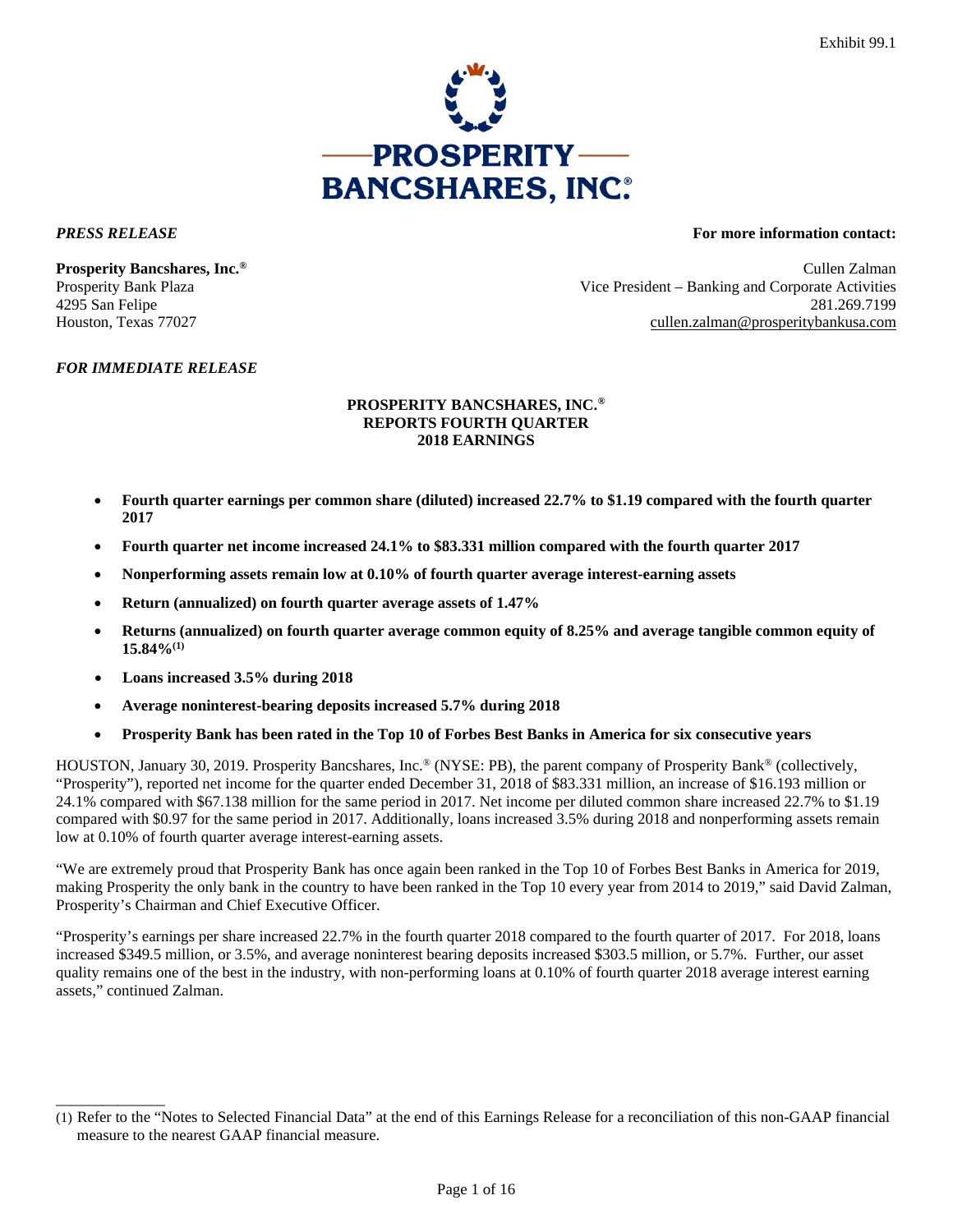"Texas and Oklahoma continue to experience employment and population growth, with many companies moving to these states because of favorable tax environments and business friendly political climates. We look forward to the opportunities ahead in 2019. We will continue our focus on organic growth and serving our customers and communities, while also pursuing strategic acquisition opportunities," concluded Zalman.

#### **Results of Operations for the Three Months Ended December 31, 2018**

Net income was \$83.331 million<sup>(2)</sup> for the three months ended December 31, 2018 compared with \$67.138 million<sup>(3)</sup> for the same period in 2017, an increase of \$16.193 million or 24.1%. Net income per diluted common share was \$1.19 for the three months ended December 31, 2018 compared with \$0.97 for the same period in 2017, an increase of 22.7%. Annualized returns on average assets, average common equity and average tangible common equity for the three months ended December 31, 2018 were 1.47%, 8.25% and 15.84%(1), respectively. Prosperity's efficiency ratio (excluding credit loss provisions, net gains and losses on the sale of assets and taxes) was  $43.20\%$ <sup>(1)</sup> for the three months ended December 31, 2018.

Net interest income before provision for credit losses for the three months ended December 31, 2018 was \$157.248 million compared with \$156.050 million for the same period in 2017, an increase of \$1.198 million or 0.8%. Net interest income was impacted by a decrease in loan discount accretion of \$1.893 million. Linked quarter net interest income before provision for credit losses decreased \$71 thousand to \$157.248 million compared with \$157.319 million for the three months ended September 30, 2018.

The net interest margin on a tax equivalent basis was 3.15% for the three months ended December 31, 2018 compared with 3.20% for the same period in 2017 and 3.15% for the three months ended September 30, 2018. The change compared with the fourth quarter 2017 was primarily due to higher rates on interest-bearing liabilities and a decrease in loan discount accretion, partially offset by higher yields on interest-earning assets.

Noninterest income was \$29.079 million for the three months ended December 31, 2018 compared with \$29.220 million for the same period in 2017, a decrease of \$141 thousand or 0.5%. On a linked quarter basis, noninterest income decreased \$1.545 million or 5.0% to \$29.079 million compared with \$30.624 million for the three months ended September 30, 2018. This decrease was primarily due to the net loss on sale of assets and a decrease in other noninterest income.

Noninterest expense was \$80.804 million for the three months ended December 31, 2018 compared with \$81.088 million for the same period in 2017, a decrease of \$284 thousand or 0.4%. On a linked quarter basis, noninterest expense decreased \$956 thousand or 1.2% to \$80.804 million compared with \$81.760 million for the three months ended September 30, 2018. This change was primarily due to a decrease in regulatory assessments and FDIC insurance resulting from the elimination of the FDIC temporary surcharge imposed on large banks by the Dodd-Frank Act.

#### **Results of Operations for the Year Ended December 31, 2018**

\_\_\_\_\_\_\_\_\_\_\_\_\_\_

Net income was \$321.812 million<sup>(4)</sup> for the year ended December 31, 2018 compared with \$272.165 million<sup>(5)</sup> for the same period in 2017, an increase of \$49.647 million or 18.2%. Net income per diluted common share was \$4.61 for the year ended December 31, 2018 compared with \$3.92 for the same period in 2017, an increase of 17.6%. Annualized returns on average assets, average common equity and average tangible common equity for the year ended December 31, 2018 were  $1.42\%$ ,  $8.15\%$  and  $16.00\%$ <sup>(1)</sup>, respectively. Prosperity's efficiency ratio (excluding credit loss provisions, net gains and losses on the sale of assets and securities and taxes) was 43.71%(1) for the year ended December 31, 2018.

Net interest income before provision for credit losses for the year ended December 31, 2018 was \$629.593 million compared with \$616.863 million for the same period in 2017, an increase of \$12.730 million or 2.1%. Net interest income was impacted by a decrease in loan discount accretion of \$7.997 million.

The net interest margin on a tax equivalent basis for the year ended December 31, 2018 was 3.18% compared with 3.19% for the same period in 2017.

<sup>(2)</sup> Includes purchase accounting adjustments of \$2.099 million, net of tax, primarily comprised of loan discount accretion of \$2.903 million for the three months ended December 31, 2018.

<sup>(3)</sup> Includes purchase accounting adjustments of \$2.771 million, net of tax, primarily comprised of loan discount accretion of \$4.796 million for the three months ended December 31, 2017.

<sup>(4)</sup> Includes purchase accounting adjustments of \$10.070 million, net of tax, primarily comprised of loan discount accretion of \$13.909 million for the year ended December 31, 2018.

<sup>(5)</sup> Includes purchase accounting adjustments of \$12.909 million, net of tax, primarily comprised of loan discount accretion of \$21.906 million for the year ended December 31, 2017.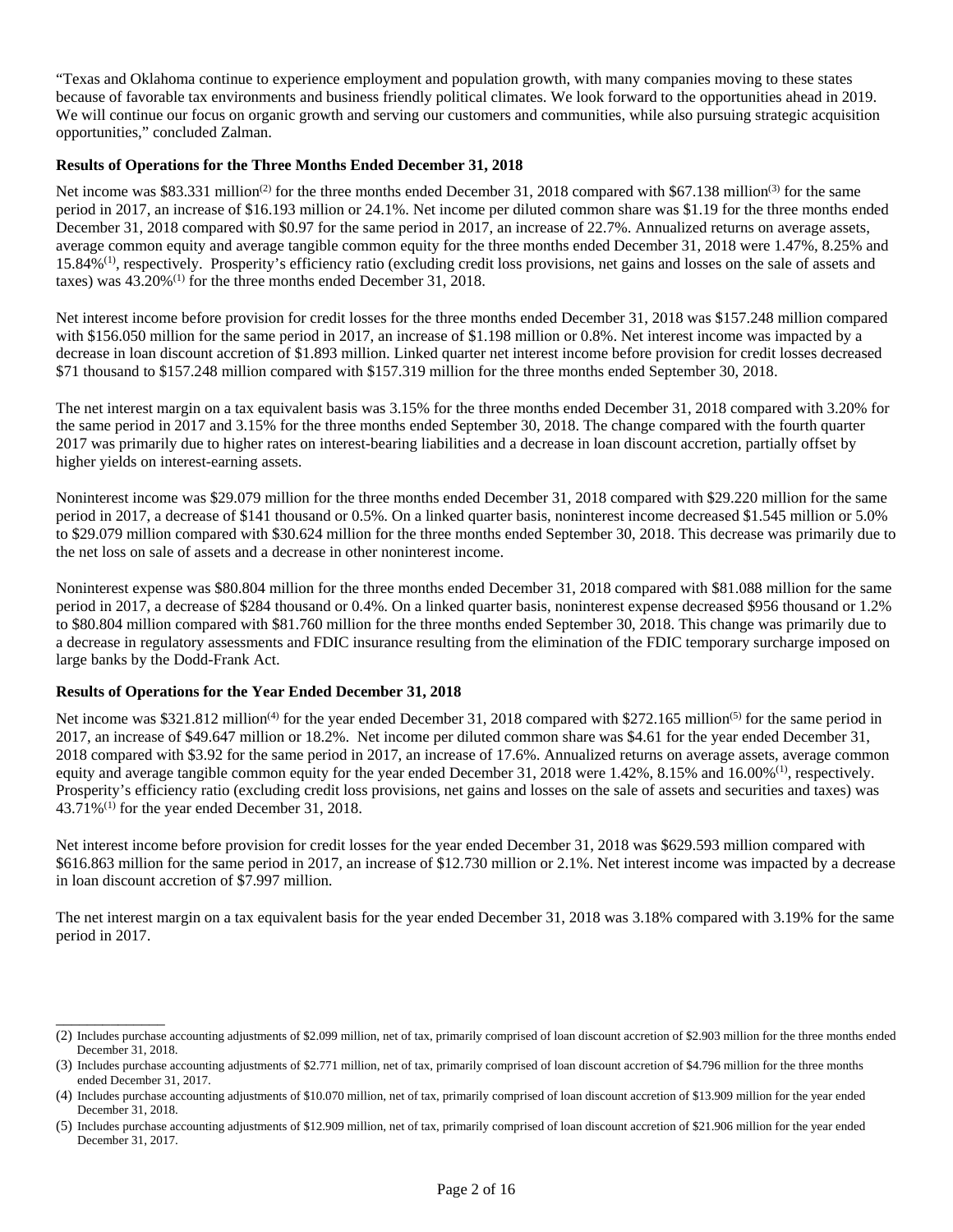Noninterest income was \$116.012 million for the year ended December 31, 2018 compared with \$116.633 million for the same period in 2017, a decrease of \$621 thousand or 0.5%. This decrease was primarily due to the gain on sale of securities during 2017, partially offset by a lower net loss on sale of assets during 2018.

Noninterest expense was \$326.220 million for the year ended December 31, 2018 compared with \$313.101 million for the same period in 2017, an increase of \$13.119 million or 4.2%. This increase was primarily due to higher salaries and benefits.

#### **Balance Sheet Information**

At December 31, 2018, Prosperity had \$22.693 billion in total assets, an increase of \$106.110 million or 0.5%, compared with \$22.587 billion at December 31, 2017.

Loans at December 31, 2018 were \$10.370 billion, an increase of \$349.540 million or 3.5%, compared with \$10.021 billion at December 31, 2017. Linked quarter loans increased \$77.467 million or 0.8% (3.0% annualized) from \$10.293 billion at September 30, 2018.

Deposits at December 31, 2018 were \$17.257 billion, a decrease of \$564.902 million or 3.2%, compared with \$17.821 billion at December 31, 2017. This was primarily due to lower municipal deposits compared with the prior year. Linked quarter deposits increased \$522.794 million or 3.1% from \$16.734 billion at September 30, 2018. This change was primarily due to seasonality.

#### **Asset Quality**

Nonperforming assets totaled \$18.956 million or 0.10% of quarterly average interest-earning assets at December 31, 2018, compared with \$37.455 million or 0.19% of quarterly average interest-earning assets at December 31, 2017, and \$16.777 million or 0.08% of quarterly average interest-earning assets at September 30, 2018.

The allowance for credit losses was \$86.440 million or 0.83% of total loans at December 31, 2018, \$84.041 million or 0.84% of total loans at December 31, 2017 and \$85.996 million or 0.84% of total loans at September 30, 2018. Excluding loans acquired that are accounted for under FASB Accounting Standards Codification ("ASC") Topics 310-20 and 310-30, the allowance for credit losses was  $0.88\%$ <sup>(1)</sup> of remaining loans as of December 31, 2018, compared with  $0.91\%$ <sup>(1)</sup> at December 31, 2017 and  $0.88\%$ <sup>(1)</sup> at September 30, 2018.

The provision for credit losses was \$1.000 million for the three months ended December 31, 2018 compared with \$2.000 million for the three months ended December 31, 2017 and \$2.350 million for the three months ended September 30, 2018. The provision for credit losses was \$16.350 million for the year ended December 31, 2018 compared with \$14.325 million for the year ended December 31, 2017.

Net charge-offs were \$556 thousand for the three months ended December 31, 2018 compared with \$4.771 million for the three months ended December 31, 2017 and \$1.318 million for the three months ended September 30, 2018. Net charge-offs were \$13.951 million for the year ended December 31, 2018 compared with \$15.610 million for the year ended December 31, 2017.

#### **Dividend**

Prosperity Bancshares, Inc. declared a first quarter cash dividend of \$0.41 per share to be paid on April 1, 2019 to all shareholders of record as of March 15, 2019.

#### **Conference Call**

Prosperity's management team will host a conference call on Wednesday, January 30, 2019 at 11:30 a.m. Eastern Time (10:30 a.m. Central Time) to discuss Prosperity's fourth quarter 2018 earnings. Individuals and investment professionals may participate in the call by dialing 877-883-0383 for domestic participants, or 412-902-6506 for international participants. The elite entry number is 7034870.

Alternatively, individuals may listen to the live webcast of the presentation by visiting Prosperity's website at www.prosperitybankusa.com. The webcast may be accessed from Prosperity's home page by selecting "Presentations & Calls" from the drop-down menu on the Investor Relations tab and following the instructions.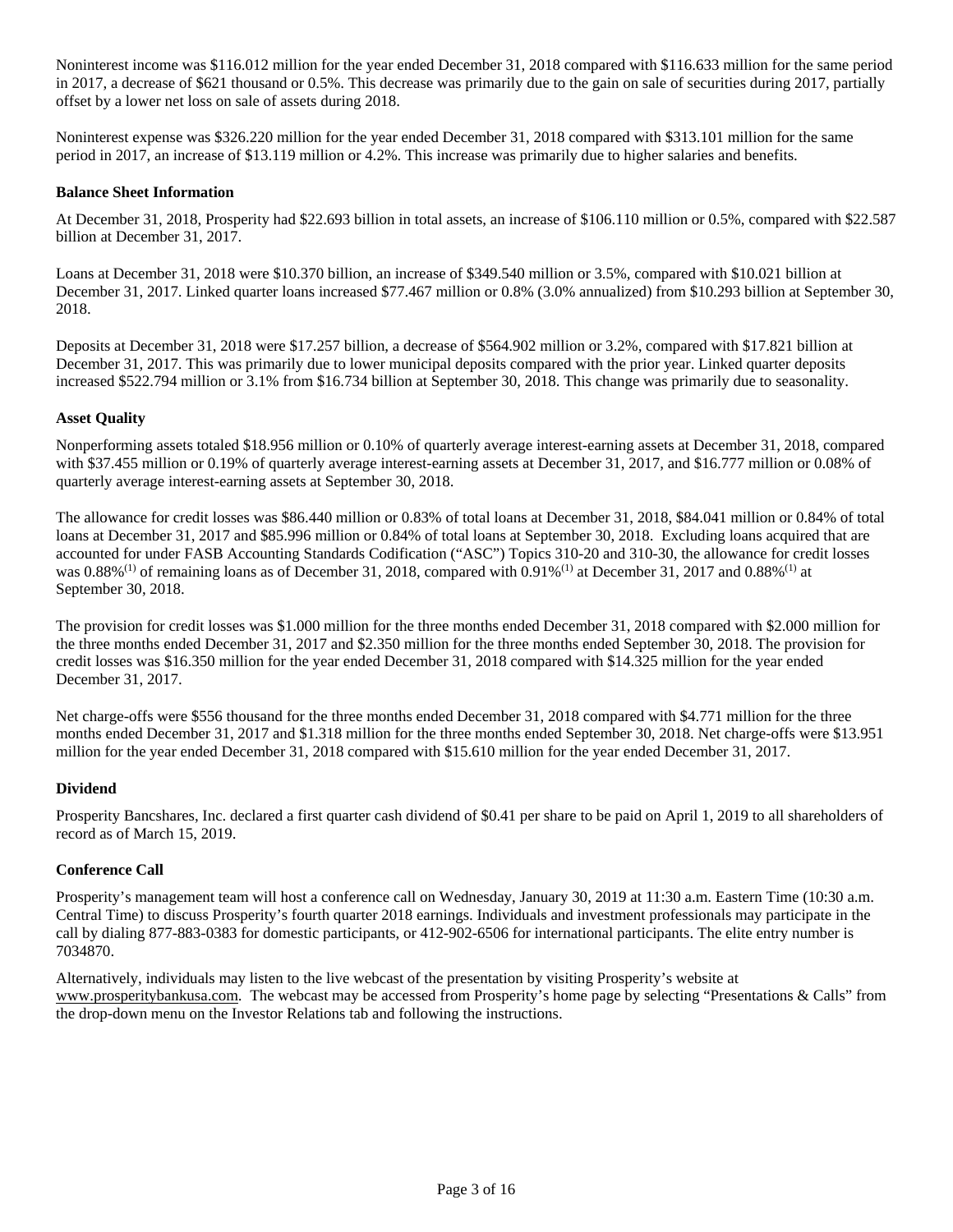#### **Non-GAAP Financial Measures**

Prosperity's management uses certain non-GAAP financial measures to evaluate its performance. Specifically, Prosperity reviews tangible book value per share, return on average tangible common equity, tangible equity to tangible assets ratio and the efficiency ratio, excluding net gains and losses on the sale of assets and securities. Further, as a result of acquisitions and the related purchase accounting adjustments, Prosperity uses certain non-GAAP financial measures and ratios that exclude the impact of these items to evaluate its allowance for credit losses to total loans (excluding acquired loans accounted for under ASC Topics 310-20, "*Receivables-Nonrefundable Fees and Other Costs*" and 310-30, "*Receivables-Loans and Debt Securities Acquired with Deteriorated Credit Quality*"). Prosperity believes these non-GAAP financial measures provide information useful to investors in understanding Prosperity's financial results and that their presentation, together with the accompanying reconciliations, provides a more complete understanding of factors and trends affecting Prosperity's business and allows investors to view performance in a manner similar to management, the entire financial services sector, bank stock analysts and bank regulators. Further, Prosperity believes that these non-GAAP financial measures provide useful information by excluding certain items that may not be indicative of its core operating earnings and business outlook. These non-GAAP financial measures should not be considered a substitute for, nor of greater importance than, GAAP basis financial measures and results; Prosperity strongly encourages investors to review its consolidated financial statements in their entirety and not to rely on any single financial measure. Because non-GAAP financial measures are not standardized, it may not be possible to compare these financial measures with other companies' non-GAAP financial measures having the same or similar names. Please refer to the "Notes to Selected Financial Data" at the end of this Earnings Release for a reconciliation of these non-GAAP financial measures to the nearest respective GAAP financial measures.

#### **Prosperity Bancshares, Inc. ®**

As of December 31, 2018, Prosperity Bancshares, Inc. ® is a \$22.693 billion Houston, Texas based regional financial holding company, formed in 1983. Operating under a community banking philosophy and seeking to develop broad customer relationships based on service and convenience, Prosperity offers a variety of traditional loan and deposit products to its customers, which consist primarily of small and medium sized businesses and consumers. In addition to established banking products, Prosperity offers a complete line of services including: Internet Banking services at www.prosperitybankusa.com, Retail Brokerage Services, Credit Cards, Debit Cards, 24 hour voice response banking, Trust and Wealth Management, Mortgage Services, Cash Management and Mobile Banking.

As of December 31, 2018, Prosperity operated 242 full-service banking locations: 65 in the Houston area, including The Woodlands; 29 in the South Texas area including Corpus Christi and Victoria; 33 in the Dallas/Fort Worth area; 22 in the East Texas area; 29 in the Central Texas area including Austin and San Antonio; 34 in the West Texas area including Lubbock, Midland-Odessa and Abilene; 16 in the Bryan/College Station area; 6 in the Central Oklahoma area; and 8 in the Tulsa, Oklahoma area.

"**Safe Harbor" Statement under the Private Securities Litigation Reform Act of 1995: This release contains, and the remarks by Prosperity's management on the conference call may contain, forward-looking statements within the meaning of the securities laws. Forward-looking statements include all statements other than statements of historical fact, including forecasts or trends, and are based on current expectations, assumptions, estimates and projections about Prosperity Bancshares and its subsidiaries. These forward-looking statements are not guarantees of future performance and are subject to risks and uncertainties, many of which are outside of Prosperity's control, which may cause actual results to differ materially from those expressed or implied by the forward-looking statements. These risks and uncertainties include but are not limited to whether Prosperity can: successfully identify acquisition targets and integrate the businesses of acquired companies and banks; continue to sustain its current internal growth rate or total growth rate; provide products and services that appeal to its customers; continue to have access to debt and equity capital markets; and achieve its sales objectives. Other risks include, but are not limited to: the possibility that credit quality could deteriorate; actions of competitors; changes in laws and regulations (including changes in governmental interpretations of regulations and changes in accounting standards); a deterioration or downgrade in the credit quality and credit agency ratings of the securities in Prosperity's securities portfolio; customer and consumer demand, including customer and consumer response to marketing; effectiveness of spending, investments or programs; fluctuations in the cost and availability of supply chain resources; economic conditions, including currency rate, interest rate and commodity price fluctuations; and weather. These and various other factors are discussed in Prosperity Bancshares' Annual Report on Form 10-K for the year ended December 31, 2017 and other reports and statements Prosperity Bancshares has filed with the SEC. Copies of the SEC filings for Prosperity Bancshares may be downloaded from the Internet at no charge from http://www.prosperitybankusa.com.**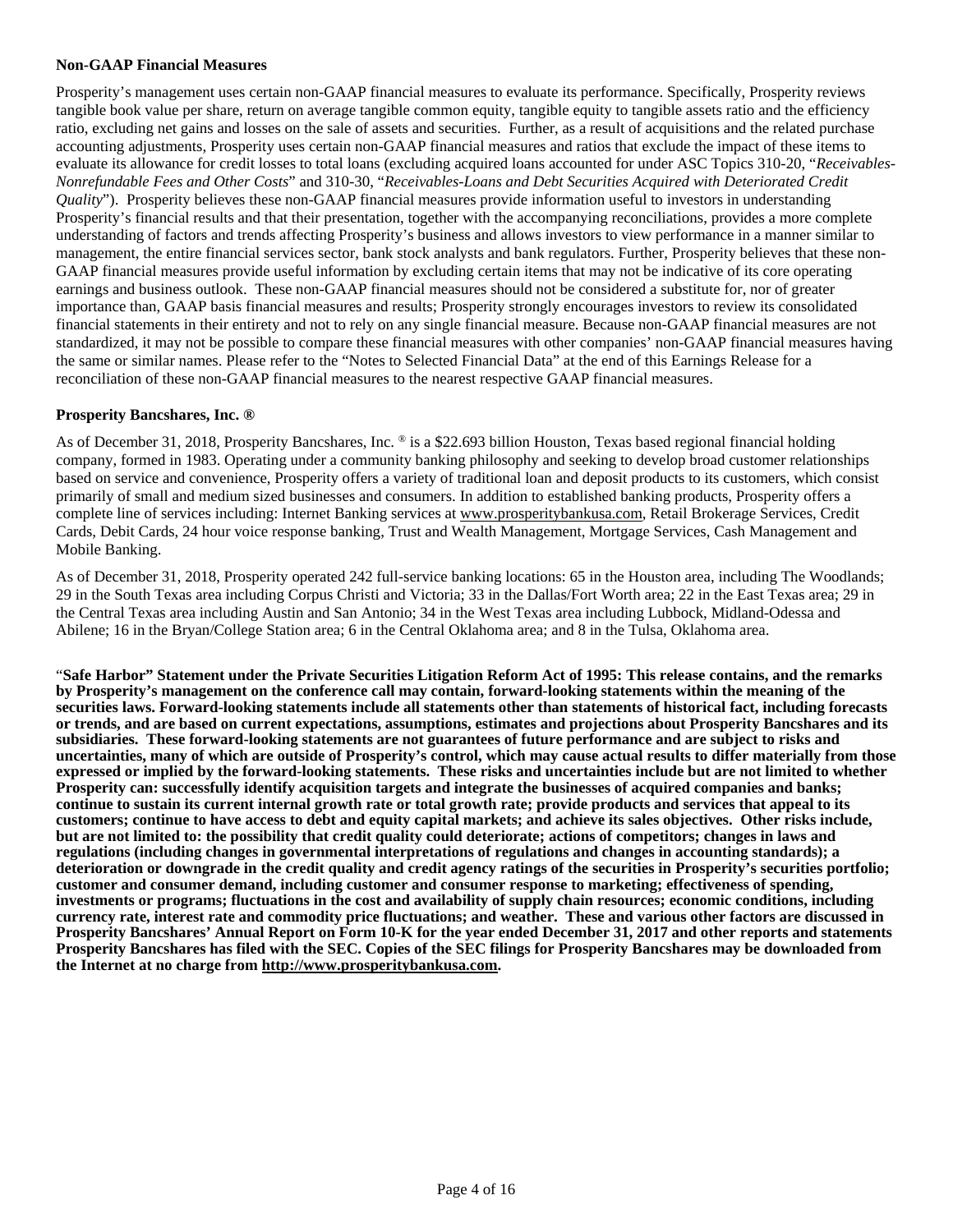Bryan Roanoke Roanoke West University West University West University Roakum Bryan-29<sup>th</sup> Street Text Stockyards Stockyards Stockyards Woodcreek November 2018 Stockyards Stockyards Stockyards Bryan-East Rock Prairie **Area Executive Southwest Parkway Continuing Sampler Continuing Sampler Continuing Continuing Continuing Continuing Sampler Continuing Continuing Continuing Sampler Continuing Continuing Continuing Continuin** Southwest Parkway Sanger **Locations -** 66th Street Tower Point 82<sup>nd</sup> Street Next Angleton Angleton 82<sup>nd</sup> Street Wellborn Road and the Meatherford Weatherford Bay City Bay City Street 86<sup>th</sup> Street

# **Central Texas Area - Cleveland Cleveland 2.1 Cleveland 2.1 Avenue O Cleveland Avenue O Avenue O**

Kingsland Winnsboro Wirt Floydada La Grange Gorman

**Dallas - Expressway First Colony Community Construction** Victoria-North  **Expressway** Abrams Centre **Fry Road Fry Road I-240** Balch Springs **Gessner** Gessner **Community Community Community Community Community Community Community Community Community Community Community Community Community Community Community Community Community Community Community** Frisco-West Highway 6 West Beeville Edmond Kiest Little York Colony Creek Norman McKinney Medical Center Cuero McKinney-Stonebridge Memorial Drive Edna **Tulsa Area-**Midway Northside Goliad **Tulsa -**  Plano **Brandena** Carnett Conzules Conzules Conzules Conzules Carnett Carnett Conzules Conzules Conzules Carnett Preston Forest **1988 Preston Forest** Harvard **Contract Preston Forest** Hallettsville **Harvard** Preston Road **1986 Memorial** Pin Oak 1988 Memorial Christ Ringsville **Christian Memorial** Memorial Red Oak River Oaks Mathis Sheridan Sachse Sugar Land Padre Island S. Harvard The Colony **SW Medical Center Palacios** Palacios  **Utica Tower** Utica Tower Turtle Creek Tanglewood Port Lavaca Yale Westmoreland **The Plaza Contract Contract Portland** Portland **Portland** 

**Fort Worth -** Construction of Construction Construction of Sinten Sinton Construction of Construction of Construction of Construction of Construction of Construction of Construction of Construction of Construction of Cons Haltom City

## Bryan-North **Other Dallas/Fort Worth Area <b>Katy** - **Community Community Area -** *Katy* - *West Texas Area -*Caldwell **Locations -** Cinco Ranch **Abilene -**  College Station Arlington Katy-Spring Green Antilley Road Crescent Point **Azle** Azle **Barrow Street** New Waverly **Lubbock - Lubbock - Mesquite**  $\blacksquare$

**Austin -** The Company of Athens **Austin - Athens Athens** East Bernard East Bernard North University Cedar Park Canton Dayton Congress **Carthage Carthage Carthage Carthage Carthage Carthage Carthage Carthage Carthage Carthage Carthage Carthage Carthage Carthage Carthage Carthage Carthage Carthage Carthage Carthage Carthage Carthage Carthage Carth** Lakeway **Corsicana** Corsicana Groves Groves Corsicana Corsicana Corsicana Corsicana Corsicana Corsicana Corsicana Liberty Hill **Example 20** Crockett **Crockett** And Crockett **Hempstead** Hempstead Wall Street Northland **Eustace** Eustace **Hitchcock Hitchcock** Oak Hill Gilmer Liberty **Odessa -**  Research Blvd Grandview Grapeland Grandview Grandview Magnolia Magnolia Westlake Gun Barrel City Magnolia Parkway Grant Jacksonville Mont Belvieu Kermit Highway **Other Central Texas Area** Kerens Nederland Parkway **Locations - Conserversity Longview Conserversity Conserversity Conserversity Preserversity <b>Needville** Canyon Lake Palestine Shadow Creek **Locations -**  Dime Box Big Spring Rusk Rusk Spring Spring Spring Box Big Spring Spring Spring Box Big Spring Spring Spring Spring Spring Spring Spring Spring Spring Spring Spring Spring Spring Spring Spring Spring Spring Spring Spring S Dripping Springs Seven Points Tomball Brownfield Elgin Teague Waller Brownwood Flatonia Tyler-Beckham West Columbia Cisco Georgetown **Tyler-South Broadway** Wharton **Whate** Whate **Comanche** Gruene Tyler-University Winnie Winnie Early Early

# New Braunfels **Houston - Houston - Corpus Christi** - **Corpus Christi** - **Corpus Christi** - **Callier Callier Merkel** Pleasanton Aldine Calallen Merkel Round Rock **Alief** Alief **Carmel** Carmel **Carmel Carmel Plainview** San Antonio San Angelo (Sellaire Northwest Northwest San Angelo San Angelo (Sentingle San Angelo San Angelo (Sentingle San Angelo San Angelo (Sentingle San Angelo San Angelo San Angelo (Sentingle San Angelo San Angelo San Schulenburg Slaton Seltway Server Server Saratoga Slaton Shahar Slaton Shahar Slaton Slaton Slaton Slaton Slaton Seguin Clear Lake Timbergate Snyder Smithville Copperfield Water Street Thorndale Cypress **Oklahoma**  Eastex Victoria Main **Oklahoma City - Dallas/Fort Worth Area - Fairfield Pairfield Victoria-Navarro** 23<sup>rd</sup> Street **Dallas - 23<sup>rd</sup> Street Dallas - 23<sup>rd</sup> Street Pairfield Victoria-North Expressway**

**Bryan/College Station Area - Keller College Station Area - <b>Westheimer Taft** 

Hearne **Example 2018** Ennis **Ennis Ennis Ennis Propose Street Ennis Ennis Propose Street Ennis Propose Street Ennis** Huntsville Gainesville The Woodlands-College Park Judge Ely The Woodlands-I-45 Navasota Granbury The Woodlands-Research Forest

Beaumont  **198<sup>th</sup>** Street

Lexington **Houston Area - South Texas Area -**  Levelland

### Camp Wisdom Gladebrook **Locations -** Cedar Hill Grand Parkway Alice **Other Central Oklahoma Area**  Frisco Heights Aransas Pass  **Locations -**

Allandale **El Campo Champo Clube Contained Allandale** Texas Tech Student Union

Bastrop Mount Vernon Rosenberg **Other West Texas Area**  Weimar Downtown **Victoria - Central Oklahoma Area-** 

Uptown Rockport **Other Tulsa Area Locations -** 

- - -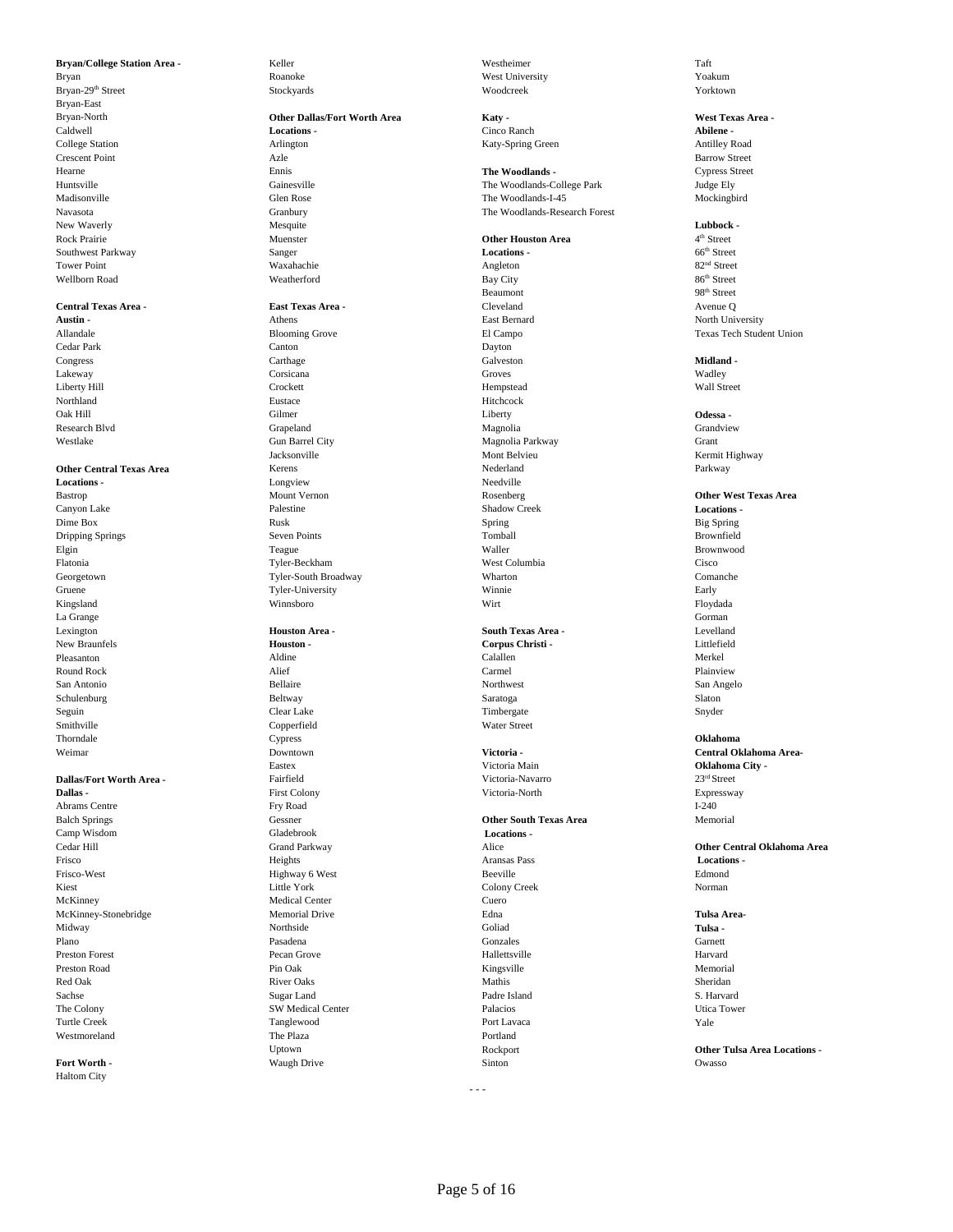|                                             | Dec 31, 2018    | Sep 30, 2018    | Jun 30, 2018     | Mar 31, 2018    | Dec 31, 2017     |
|---------------------------------------------|-----------------|-----------------|------------------|-----------------|------------------|
| <b>Balance Sheet Data (at period end)</b>   |                 |                 |                  |                 |                  |
| Loans                                       | \$10,370,313    | \$10,292,846    | \$10,146,565     | \$10,011,416    | \$10,020,773     |
| Investment securities <sup>(A)</sup>        | 9,408,966       | 9,504,733       | 9,620,614        | 9,710,254       | 9,672,116        |
| Federal funds sold                          | 552             | 639             | 577              | 469             | 697              |
| Allowance for credit losses                 | (86, 440)       | (85,996)        | (84, 964)        | (83,600)        | (84,041)         |
| Cash and due from banks                     | 410,575         | 293,831         | 274,902          | 243,514         | 391,616          |
| Goodwill                                    | 1,900,845       | 1,900,845       | 1,900,845        | 1,900,845       | 1,900,845        |
| Core deposit intangibles, net               | 32,883          | 34,295          | 35,773           | 37,274          | 38,842           |
| Other real estate owned                     | 1,805           | 889             | 10,316           | 10,538          | 11,152           |
| Fixed assets, net                           | 257,046         | 256,426         | 255,465          | 257,057         | 257,065          |
| Other assets                                | 396,857         | 414,075         | 410,647          | 384,547         | 378,227          |
| Total assets                                | \$22,693,402    | \$22,612,583    | 22,570,740<br>\$ | \$22,472,314    | \$22,587,292     |
|                                             |                 |                 |                  |                 |                  |
| Noninterest-bearing deposits                | 5,666,115<br>\$ | 5,700,242<br>\$ | 5,657,589<br>\$  | 5,707,994<br>\$ | 5,623,322<br>\$. |
| Interest-bearing deposits                   | 11,590,443      | 11,033,522      | 11,321,015       | 11,624,885      | 12,198,138       |
| Total deposits                              | 17,256,558      | 16,733,764      | 16,978,604       | 17,332,879      | 17,821,460       |
| Other borrowings                            | 1,031,126       | 1,501,207       | 1,254,849        | 820,079         | 505,223          |
| Securities sold under repurchase agreements | 284,720         | 297,126         | 293,039          | 339,576         | 324,154          |
| Other liabilities                           | 68,174          | 84,789          | 108,796          | 103,635         | 112,301          |
| <b>Total liabilities</b>                    | 18,640,578      | 18,616,886      | 18,635,288       | 18,596,169      | 18,763,138       |
| Shareholders' equity <sup>(B)</sup>         | 4,052,824       | 3,995,697       | 3,935,452        | 3,876,145       | 3,824,154        |
| Total liabilities and equity                | \$22,693,402    | \$22,612,583    | 22,570,740       | \$22,472,314    | \$22,587,292     |

**(A) Includes \$392, \$586, \$436, \$57 and (\$143) in unrealized gains (losses) on available for sale securities for the quarterly periods ended December 31, 2018, September 30, 2018, June 30, 2018, March 31, 2018 and December 31, 2017, respectively.** 

**(B) Includes \$310, \$463, \$345, \$45 and (\$113) in after-tax unrealized gains (losses) on available for sale securities for the quarterly periods ended December 31, 2018, September 30, 2018, June 30, 2018, March 31, 2018 and December 31, 2017, respectively.**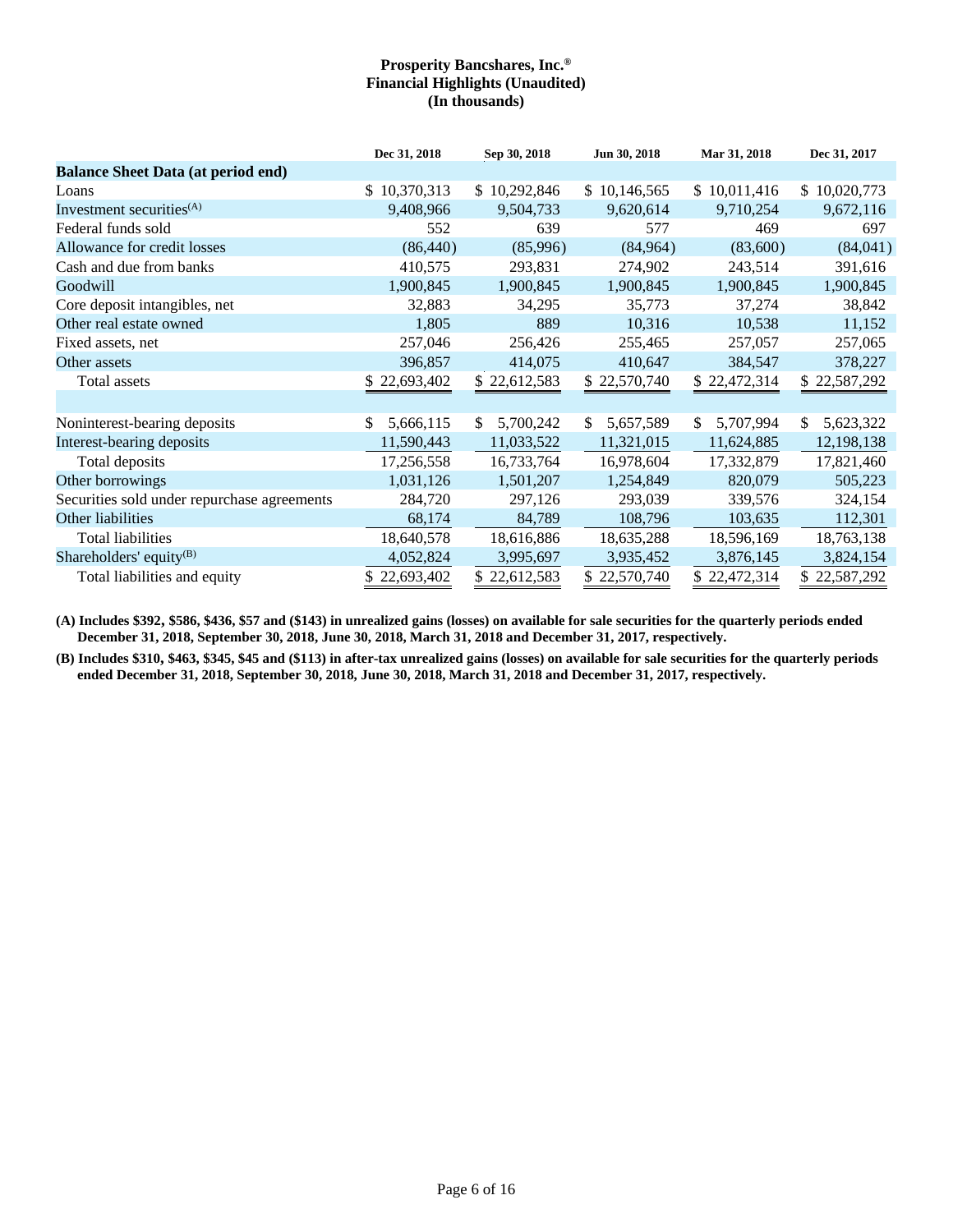|                                                       | <b>Three Months Ended</b> |    |                 |    |                 |    |                 |              |                 |    | <b>Year Ended</b> |    |                 |  |
|-------------------------------------------------------|---------------------------|----|-----------------|----|-----------------|----|-----------------|--------------|-----------------|----|-------------------|----|-----------------|--|
|                                                       | Dec 31,<br>2018           |    | Sep 30,<br>2018 |    | Jun 30,<br>2018 |    | Mar 31,<br>2018 |              | Dec 31,<br>2017 |    | Dec 31,<br>2018   |    | Dec 31,<br>2017 |  |
| <b>Income Statement Data</b>                          |                           |    |                 |    |                 |    |                 |              |                 |    |                   |    |                 |  |
| Interest income:                                      |                           |    |                 |    |                 |    |                 |              |                 |    |                   |    |                 |  |
| Loans                                                 | 130,627<br>\$             |    | \$128,645       |    | \$128,445       |    | \$116,246       | $\mathbb{S}$ | 120,086         |    | \$ 503,963        |    | \$468,338       |  |
| Securities <sup>(C)</sup>                             | 56,170                    |    | 55,705          |    | 55,577          |    | 54,457          |              | 51,510          |    | 221,909           |    | 208,189         |  |
| Federal funds sold and other earning assets           | 397                       |    | 326             |    | 299             |    | 315             |              | 243             |    | 1,337             |    | 828             |  |
| Total interest income                                 | 187,194                   |    | 184,676         |    | 184,321         |    | 171,018         |              | 171,839         |    | 727,209           |    | 677,355         |  |
| Interest expense:                                     |                           |    |                 |    |                 |    |                 |              |                 |    |                   |    |                 |  |
| Deposits                                              | 21.643                    |    | 19,208          |    | 16,061          |    | 14,472          |              | 12,587          |    | 71,384            |    | 46.312          |  |
| Other borrowings                                      | 7,639                     |    | 7,583           |    | 6,046           |    | 2,973           |              | 2,852           |    | 24,241            |    | 12,908          |  |
| Securities sold under repurchase agreements           | 664                       |    | 566             |    | 411             |    | 350             |              | 350             |    | 1,991             |    | 1,272           |  |
| Total interest expense                                | 29,946                    |    | 27,357          |    | 22,518          |    | 17,795          |              | 15,789          |    | 97,616            |    | 60,492          |  |
| Net interest income                                   | 157,248                   |    | 157,319         |    | 161,803         |    | 153,223         |              | 156,050         |    | 629,593           |    | 616,863         |  |
| Provision for credit losses                           | 1,000                     |    | 2,350           |    | 4,000           |    | 9,000           |              | 2,000           |    | 16,350            |    | 14,325          |  |
| Net interest income after provision for credit losses | 156,248                   |    | 154,969         |    | 157,803         |    | 144,223         |              | 154,050         |    | 613,243           |    | 602,538         |  |
| Noninterest income:                                   |                           |    |                 |    |                 |    |                 |              |                 |    |                   |    |                 |  |
| Nonsufficient funds (NSF) fees                        | 8,902                     |    | 8,606           |    | 7,828           |    | 7,827           |              | 8,110           |    | 33,163            |    | 32,354          |  |
| Credit card, debit card and ATM card income           | 6,508                     |    | 6,242           |    | 6,335           |    | 5,961           |              | 6,211           |    | 25,046            |    | 24,425          |  |
| Service charges on deposit accounts                   | 5,090                     |    | 5,137           |    | 5,150           |    | 5,275           |              | 5,250           |    | 20,652            |    | 21,327          |  |
| Trust income                                          | 2,507                     |    | 2,692           |    | 2,251           |    | 2,728           |              | 2,734           |    | 10,178            |    | 9,200           |  |
| Mortgage income                                       | 627                       |    | 856             |    | 1,109           |    | 763             |              | 826             |    | 3,355             |    | 4,053           |  |
| Brokerage income                                      | 521                       |    | 784             |    | 687             |    | 625             |              | 574             |    | 2,617             |    | 1,950           |  |
| Bank owned life insurance income                      | 1,330                     |    | 1,326           |    | 1,317           |    | 1,311           |              | 1,347           |    | 5,284             |    | 5,430           |  |
| Net (loss) gain on sale of assets                     | (715)                     |    | $\overline{4}$  |    | (44)            |    | ÷.              |              | 41              |    | (755)             |    | (1,921)         |  |
| Net (loss) gain on sale of securities                 |                           |    |                 |    | (13)            |    |                 |              | $\qquad \qquad$ |    | (13)              |    | 3,270           |  |
| Other noninterest income                              | 4,309                     |    | 4,977           |    | 3,751           |    | 3,448           |              | 4,127           |    | 16,485            |    | 16,545          |  |
| Total noninterest income                              | 29,079                    |    | 30,624          |    | 28,371          |    | 27,938          |              | 29,220          |    | 116,012           |    | 116,633         |  |
| Noninterest expense:                                  |                           |    |                 |    |                 |    |                 |              |                 |    |                   |    |                 |  |
| Salaries and benefits                                 | 51,852                    |    | 51,906          |    | 53,360          |    | 50,399          |              | 48,756          |    | 207,517           |    | 192,409         |  |
| Net occupancy and equipment                           | 5,651                     |    | 5,808           |    | 5,692           |    | 5,609           |              | 5,748           |    | 22,760            |    | 22,402          |  |
| Credit and debit card, data processing and            |                           |    |                 |    |                 |    |                 |              |                 |    |                   |    |                 |  |
| software amortization                                 | 4,474                     |    | 4,512           |    | 4,356           |    | 4,448           |              | 4,423           |    | 17,790            |    | 17,230          |  |
| Regulatory assessments and FDIC insurance             | 2,764                     |    | 3,347           |    | 3,575           |    | 3,575           |              | 3,759           |    | 13,261            |    | 14,311          |  |
| Core deposit intangibles amortization                 | 1,412                     |    | 1,478           |    | 1,501           |    | 1,568           |              | 1,622           |    | 5,959             |    | 6,942           |  |
| Depreciation                                          | 3,139                     |    | 3,139           |    | 3,054           |    | 3,033           |              | 3,011           |    | 12,365            |    | 12,215          |  |
| Communications                                        | 2,404                     |    | 2,442           |    | 2,606           |    | 2,580           |              | 2,608           |    | 10,032            |    | 10,592          |  |
| Other real estate expense                             | 110                       |    | 219             |    | 83              |    | 89              |              | 181             |    | 501               |    | 514             |  |
| Net loss (gain) on sale or write-down of other        |                           |    |                 |    |                 |    |                 |              |                 |    |                   |    |                 |  |
| real estate                                           | 91                        |    | (2)             |    | 10              |    | 122             |              | 2,978           |    | 221               |    | 2,757           |  |
| Other noninterest expense                             | 8,907                     |    | 8,911           |    | 9,365           |    | 8,631           |              | 8,002           |    | 35,814            |    | 33,729          |  |
| Total noninterest expense                             | 80,804                    |    | 81,760          |    | 83,602          |    | 80,054          |              | 81,088          |    | 326,220           |    | 313,101         |  |
| Income before income taxes                            | 104,523                   |    | 103,833         |    | 102,572         |    | 92,107          |              | 102,182         |    | 403,035           |    | 406,070         |  |
| Provision for income taxes                            | 21,192                    |    | 21,310          |    | 20,975          |    | 17,746          |              | 35,044          |    | 81,223            |    | 133,905         |  |
| Net income available to common shareholders           | 83,331<br>\$              | \$ | 82,523          | \$ | 81,597          | \$ | 74,361          | \$           | 67,138          | \$ | 321,812           | \$ | 272,165         |  |

**(C) Interest income on securities was reduced by net premium amortization of \$7,338, \$8,073, \$7,753, \$8,450 and \$9,521 for the three-month periods ended December 31, 2018, September 30, 2018, June 30, 2018, March 31, 2018 and December 31, 2017, respectively, and \$31,614 and \$38,922 for the years ended December 31, 2018 and December 31, 2017, respectively.**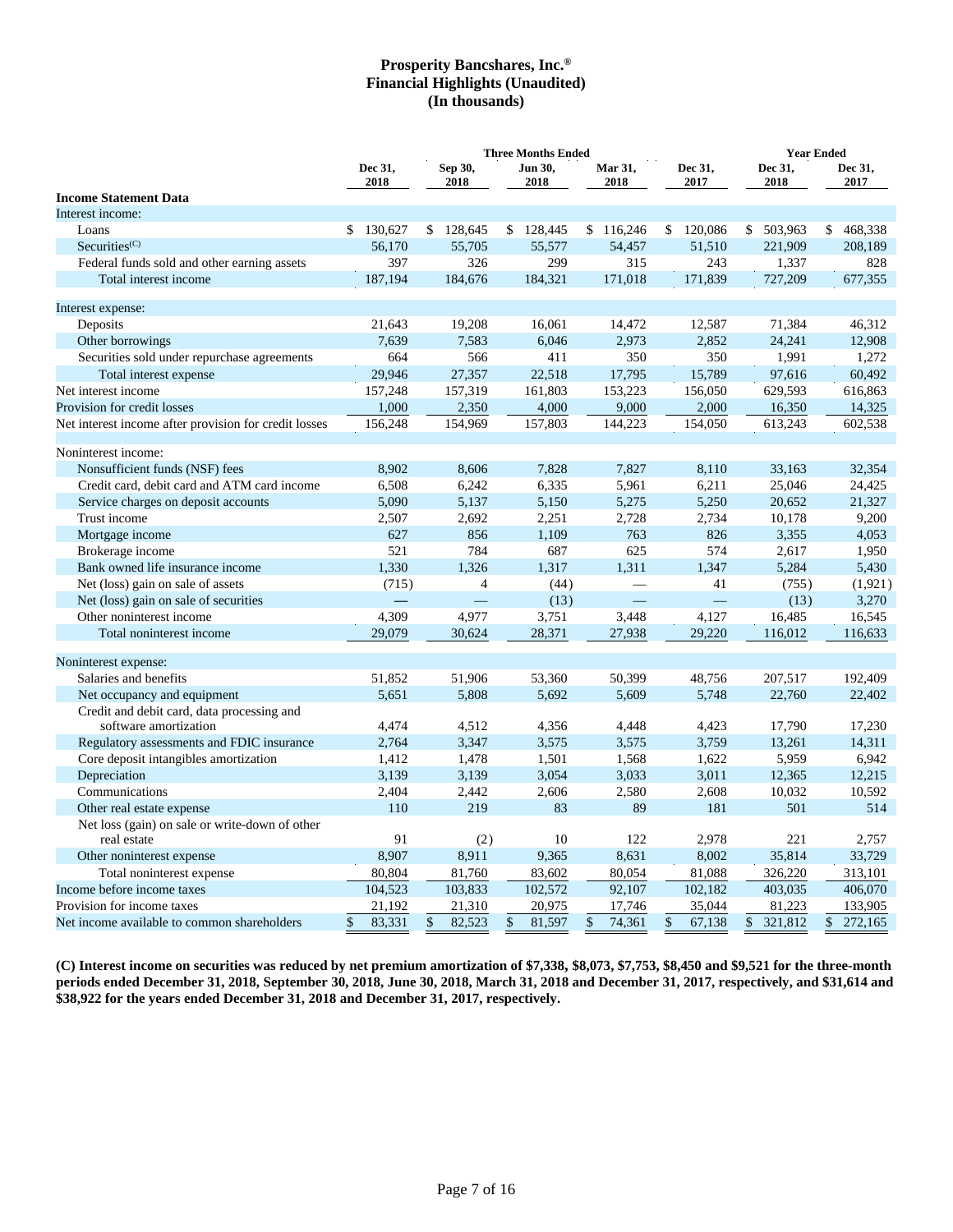#### **Prosperity Bancshares, Inc. ® Financial Highlights (Unaudited) (Dollars and share amounts in thousands, except per share data and market prices)**

|                                                                        | <b>Three Months Ended</b> |                 |               |                 |               |                        |               | <b>Year Ended</b>      |               |                 |    |                 |               |                 |
|------------------------------------------------------------------------|---------------------------|-----------------|---------------|-----------------|---------------|------------------------|---------------|------------------------|---------------|-----------------|----|-----------------|---------------|-----------------|
|                                                                        |                           | Dec 31,<br>2018 |               | Sep 30,<br>2018 |               | <b>Jun 30,</b><br>2018 |               | <b>Mar 31,</b><br>2018 |               | Dec 31,<br>2017 |    | Dec 31,<br>2018 |               | Dec 31,<br>2017 |
| <b>Profitability</b>                                                   |                           |                 |               |                 |               |                        |               |                        |               |                 |    |                 |               |                 |
| Net income (D) (E)                                                     | \$                        | 83,331          | \$            | 82,523          | \$            | 81,597                 | \$            | 74,361                 | \$            | 67,138          |    | \$ 321,812      |               | \$ 272,165      |
| Basic earnings per share                                               | \$                        | 1.19            | \$            | 1.18            | \$            | 1.17                   | \$            | 1.07                   | \$            | 0.97            | \$ | 4.61            | \$            | 3.92            |
| Diluted earnings per share                                             | $\mathbf{\hat{S}}$        | 1.19            | $\mathcal{S}$ | 1.18            | $\mathsf{\$}$ | 1.17                   | $\mathsf{\$}$ | 1.07                   | $\mathsf{\$}$ | 0.97            | \$ | 4.61            | $\mathsf{\$}$ | 3.92            |
| Return on average assets (F)                                           |                           | 1.47%           |               | 1.46%           |               | 1.44%                  |               | 1.32%                  |               | 1.20%           |    | 1.42%           |               | 1.22%           |
| Return on average common equity $(F)$                                  |                           | 8.25%           |               | 8.30%           |               | 8.33%                  |               | 7.69%                  |               | 7.04%           |    | 8.15%           |               | 7.26%           |
| Return on average tangible common equity $(F)$ (G)                     |                           | 15.84%          |               | 16.17%          |               | 16.48%                 |               | 15.43%                 |               | 14.31%          |    | 16.00%          |               | 15.06%          |
| Tax equivalent net interest margin <sup>(D)</sup> (E) <sup>(H)</sup>   |                           | 3.15%           |               | 3.15%           |               | 3.28%                  |               | 3.16%                  |               | 3.20%           |    | 3.18%           |               | 3.19%           |
| Efficiency ratio <sup>(G)(I)</sup>                                     |                           | 43.20%          |               | 43.50%          |               | 43.95%                 |               | 44.19%                 |               | 43.78%          |    | 43.71%          |               | 42.76%          |
| <b>Liquidity and Capital Ratios</b>                                    |                           |                 |               |                 |               |                        |               |                        |               |                 |    |                 |               |                 |
| Equity to assets                                                       |                           | 17.86%          |               | 17.67%          |               | 17.44%                 |               | 17.25%                 |               | 16.93%          |    | 17.86%          |               | 16.93%          |
| Common equity tier 1 capital                                           |                           | 16.32%          |               | 15.94%          |               | 15.65%                 |               | 15.31%                 |               | 15.08%          |    | 16.32%          |               | 15.08%          |
| Tier 1 risk-based capital                                              |                           | 16.32%          |               | 15.94%          |               | 15.65%                 |               | 15.31%                 |               | 15.08%          |    | 16.32%          |               | 15.08%          |
| Total risk-based capital                                               |                           | 16.99%          |               | 16.60%          |               | 16.32%                 |               | 15.97%                 |               | 15.74%          |    | 16.99%          |               | 15.74%          |
| Tier 1 leverage capital                                                |                           | 10.23%          |               | 9.94%           |               | 9.68%                  |               | 9.40%                  |               | 9.31%           |    | 10.23%          |               | 9.31%           |
| Period end tangible equity to period end tangible<br>assets $(G)$      |                           | 10.21%          |               | 9.97%           |               | 9.69%                  |               | 9.44%                  |               | 9.13%           |    | 10.21%          |               | 9.13%           |
| <b>Other Data</b>                                                      |                           |                 |               |                 |               |                        |               |                        |               |                 |    |                 |               |                 |
| Weighted-average shares used in computing<br>earnings per common share |                           |                 |               |                 |               |                        |               |                        |               |                 |    |                 |               |                 |
| <b>Basic</b>                                                           |                           | 69,838          |               | 69,838          |               | 69.839                 |               | 69,768                 |               | 69.484          |    | 69.821          |               | 69.484          |
| Diluted                                                                |                           | 69,838          |               | 69,838          |               | 69,839                 |               | 69,768                 |               | 69,484          |    | 69,821          |               | 69,484          |
| Period end shares outstanding                                          |                           | 69,847          |               | 69,838          |               | 69,838                 |               | 69,819                 |               | 69,491          |    | 69,847          |               | 69,491          |
| Cash dividends paid per common share                                   | \$                        | 0.4100          | \$            | 0.3600          | \$            | 0.3600                 | \$            | 0.3600                 | \$            | 0.3600          | \$ | 1.4900          | \$            | 1.3800          |
| Book value per common share                                            | \$                        | 58.02           | $\mathcal{S}$ | 57.21           | \$            | 56.35                  | $\mathsf{\$}$ | 55.52                  | \$            | 55.03           | \$ | 58.02           | \$            | 55.03           |
| Tangible book value per common share (G)                               | \$                        | 30.34           | \$            | 29.50           | \$            | 28.62                  | \$            | 27.76                  | \$            | 27.12           | \$ | 30.34           | \$            | 27.12           |
| <b>Common Stock Market Price</b>                                       |                           |                 |               |                 |               |                        |               |                        |               |                 |    |                 |               |                 |
| High                                                                   | \$                        | 72.24           | \$            | 76.25           | \$            | 76.92                  | \$            | 79.20                  | \$            | 73.00           | \$ | 79.20           | $\mathsf{\$}$ | 73.00           |
| Low                                                                    | \$                        | 57.01           | \$            | 67.27           | \$            | 67.30                  | \$            | 68.95                  | \$            | 61.95           | \$ | 57.01           | $\mathsf{\$}$ | 55.84           |
| Period end closing price                                               | \$                        | 62.30           | \$            | 69.35           | \$            | 68.36                  | $\mathsf{\$}$ | 72.63                  | \$            | 70.07           | \$ | 62.30           | \$            | 70.07           |
| Employees - FTE                                                        |                           | 3,036           |               | 3,029           |               | 3,044                  |               | 3,027                  |               | 3,017           |    | 3,036           |               | 3,017           |
| Number of banking centers                                              |                           | 242             |               | 242             |               | 242                    |               | 242                    |               | 242             |    | 242             |               | 242             |

#### **(D) Includes purchase accounting adjustments for the periods presented as follows:**

|                                    |              |              | Year Ended   |              |              |              |              |
|------------------------------------|--------------|--------------|--------------|--------------|--------------|--------------|--------------|
|                                    | Dec 31, 2018 | Sep 30, 2018 | Jun 30, 2018 | Mar 31, 2018 | Dec 31, 2017 | Dec 31, 2018 | Dec 31, 2017 |
| <b>Loan discount accretion</b>     |              |              |              |              |              |              |              |
| <b>ASC 310-20</b>                  | \$1,289      | \$1.287      | \$1,452      | \$1,640      | \$2,462      | \$5,668      | \$14,848     |
| <b>ASC 310-30</b>                  | \$1.614      | \$2.170      | \$3,771      | \$686        | \$2,334      | \$8,241      | \$7,058      |
| <b>Securities net amortization</b> | \$270        | \$291        | \$366        | \$477        | \$598        | \$1,404      | \$2,862      |
| Time deposits amortization         |              |              | \$53         | \$53         | \$39         | \$106        | \$217        |

**(E) Using effective tax rate of 20.3%, 20.5%, 20.4%, 19.3% and 34.3% for the three-month periods ended December 31, 2018, September 30, 2018, June 30, 2018, March 31, 2018 and December 31, 2017, respectively, and 20.2% and 33.0% for the years ended December 31, 2018 and December 31, 2017, respectively.** 

**(F) Interim periods annualized.** 

**(G) Refer to the "Notes to Selected Financial Data" at the end of this Earnings Release for a reconciliation of this non-GAAP financial measure to the nearest GAAP financial measure.** 

**(H) Net interest margin for all periods presented is based on average balances on an actual 365 day basis.** 

 **(I) Calculated by dividing total noninterest expense, excluding credit loss provisions, by net interest income plus noninterest income, excluding net gains and losses on the sale of assets and securities. Additionally, taxes are not part of this calculation.**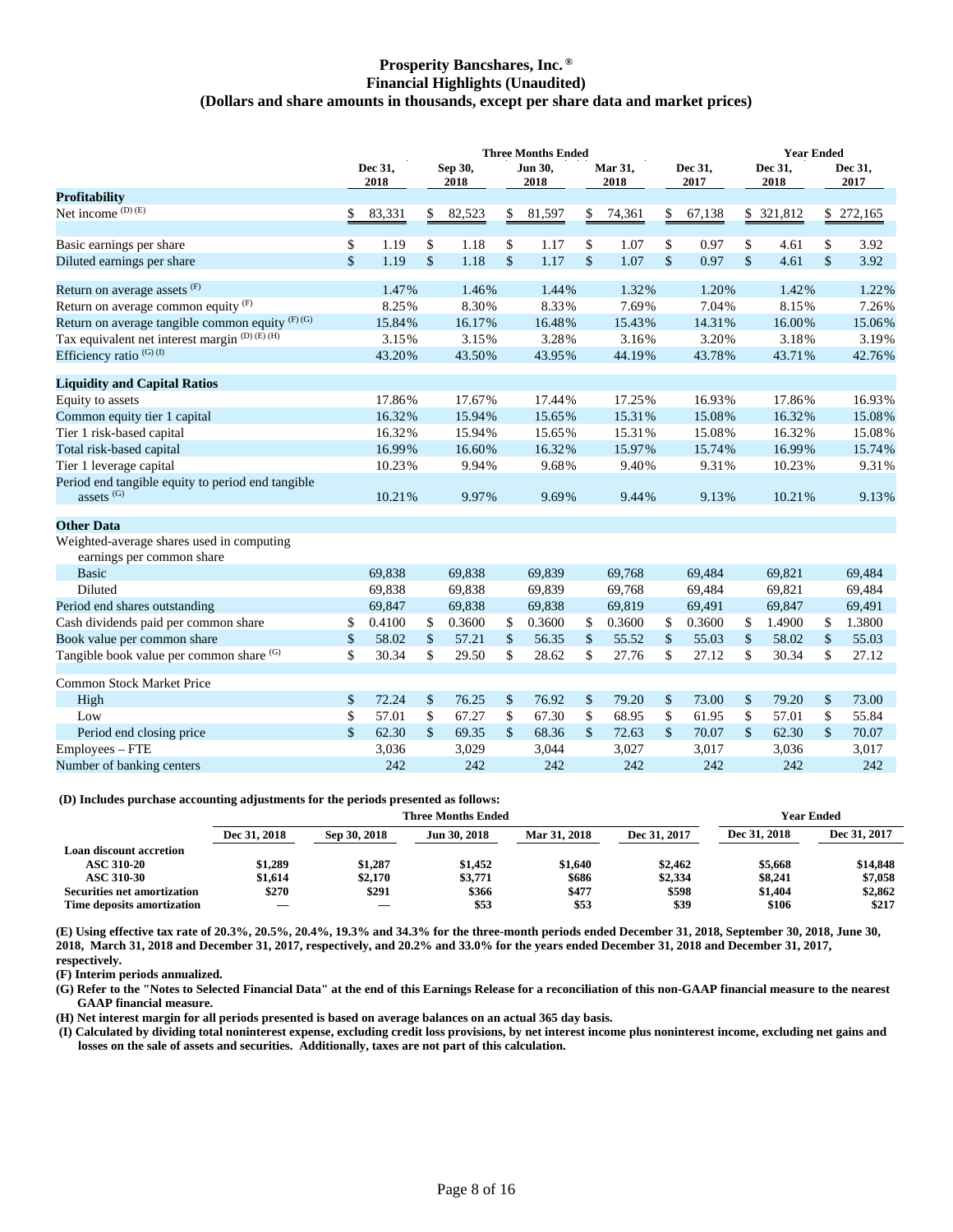| YIELD ANALYSIS<br><b>Three Months Ended</b>              |                        |                            |                         |                                |                            |         |                                              |                            |              |     |  |
|----------------------------------------------------------|------------------------|----------------------------|-------------------------|--------------------------------|----------------------------|---------|----------------------------------------------|----------------------------|--------------|-----|--|
|                                                          |                        | Dec 31, 2018               |                         |                                | Sep 30, 2018               |         | Dec 31, 2017                                 |                            |              |     |  |
|                                                          |                        | <b>Interest</b><br>Earned/ | Average                 |                                | <b>Interest</b><br>Earned/ | Average |                                              | <b>Interest</b><br>Earned/ | Average      |     |  |
|                                                          | Average                | <b>Interest</b>            | Yield/                  | Average                        | <b>Interest</b>            | Yield/  | Average                                      | <b>Interest</b>            | Yield/       |     |  |
|                                                          | <b>Balance</b>         | Paid                       | Rate                    | $_{\rm (J)}$<br><b>Balance</b> | Paid                       | Rate    | $\left( \mathrm{J}\right)$<br><b>Balance</b> | Paid                       | Rate         | (J) |  |
| <b>Interest-Earning Assets:</b>                          |                        |                            |                         |                                |                            |         |                                              |                            |              |     |  |
| Loans                                                    | \$10,319,596 \$130,627 |                            | 5.02%                   | \$10,208,171 \$128,645         |                            | 5.00%   | \$9,955,145 \$120,086                        |                            | 4.79%        |     |  |
| Investment securities                                    | 9.499.166              | 56,170                     | $2.35\%$ (K)            | 9,647,744                      | 55,705                     | 2.29%   | (K)<br>9.521.081                             | 51,510                     | $2.15\%$ (K) |     |  |
| Federal funds sold and other earning assets              | 100,339                | 397                        | 1.57%                   | 67,974                         | 326                        | 1.90%   | 91,257                                       | 243                        | 1.06%        |     |  |
| Total interest-earning assets                            | 19,919,101             | 187,194                    | 3.73%                   | 19,923,889                     | 184,676 3.68%              |         | 19,567,483                                   | 171,839                    | 3.48%        |     |  |
| Allowance for credit losses                              | (86, 464)              |                            |                         | (85, 254)                      |                            |         | (84, 465)                                    |                            |              |     |  |
| Noninterest-earning assets                               | 2,861,369              |                            |                         | 2,820,156                      |                            |         | 2,833,964                                    |                            |              |     |  |
| Total assets                                             | \$22,694,006           |                            |                         | \$22,658,791                   |                            |         | \$22,316,982                                 |                            |              |     |  |
|                                                          |                        |                            |                         |                                |                            |         |                                              |                            |              |     |  |
| Interest-Bearing Liabilities:                            |                        |                            |                         |                                |                            |         |                                              |                            |              |     |  |
| Interest-bearing demand deposits                         | $$3,720,133$ \;        | 5,327                      | 0.57%                   | $$3,676,452$ \$                | 4,699                      | 0.51%   | $$3,787,421$ \$                              | 3,365                      | 0.35%        |     |  |
| Savings and money market deposits                        | 5,382,699              | 9,842                      | 0.73%                   | 5,465,143                      | 9,206                      | 0.67%   | 5,530,158                                    | 5,032                      | 0.36%        |     |  |
| Certificates and other time deposits                     | 2,087,871              | 6,474                      | 1.23%                   | 2,055,652                      | 5,303                      | 1.02%   | 2,225,555                                    | 4,190                      | 0.75%        |     |  |
| Other borrowings                                         | 1,297,917              | 7,639                      | 2.34%                   | 1,447,328                      | 7,583                      | 2.08%   | 891,396                                      | 2,852                      | 1.27%        |     |  |
| Securities sold under repurchase agreements              | 285,984                | 664                        | 0.92%                   | 288,706                        | 566                        | 0.78%   | 337,690                                      | 350                        | 0.41%        |     |  |
| Total interest-bearing liabilities                       | 12,774,604             | 29,946                     | $0.93\%$ <sup>(L)</sup> | 12,933,281                     | 27,357                     | 0.84%   | (L)<br>12,772,220                            | 15,789                     | 0.49%        | (L) |  |
|                                                          |                        |                            |                         |                                |                            |         |                                              |                            |              |     |  |
| Noninterest-bearing liabilities:                         |                        |                            |                         |                                |                            |         |                                              |                            |              |     |  |
| Noninterest-bearing demand deposits                      | 5,785,882              |                            |                         | 5,646,183                      |                            |         | 5,598,345                                    |                            |              |     |  |
| Other liabilities                                        | 95,124                 |                            |                         | 102,092                        |                            |         | 129,533                                      |                            |              |     |  |
| <b>Total liabilities</b>                                 | 18,655,610             |                            |                         | 18,681,556                     |                            |         | 18,500,098                                   |                            |              |     |  |
| Shareholders' equity                                     | 4,038,396              |                            |                         | 3,977,235                      |                            |         | 3,816,884                                    |                            |              |     |  |
| Total liabilities and shareholders' equity               | \$22,694,006           |                            |                         | \$22,658,791                   |                            |         | \$22,316,982                                 |                            |              |     |  |
| Net interest income and margin                           |                        | \$157,248                  | 3.13%                   |                                | \$157,319                  | 3.13%   |                                              | \$156,050                  | 3.16%        |     |  |
| Non-GAAP to GAAP reconciliation:                         |                        |                            |                         |                                |                            |         |                                              |                            |              |     |  |
| Tax equivalent adjustment                                |                        | 892                        |                         |                                | 879                        |         |                                              | 1,921                      |              |     |  |
|                                                          |                        |                            |                         |                                |                            |         |                                              |                            |              |     |  |
| Net interest income and margin (tax<br>equivalent basis) |                        | \$158,140                  | 3.15%                   |                                | \$158,198                  | 3.15%   |                                              | \$157,971                  | 3.20%        |     |  |

**(J) Annualized and based on an actual 365 day basis.** 

**(K) Yield on securities was impacted by net premium amortization of \$7,338, \$8,073 and \$9,521 for the three-month periods ended December 31, 2018, September 30, 2018 and December 31, 2017, respectively.** 

**(L) Total cost of funds, including noninterest bearing deposits, was 0.64%, 0.58% and 0.34% for the three months ended December 31, 2018, September 30, 2018 and December 31, 2017, respectively.**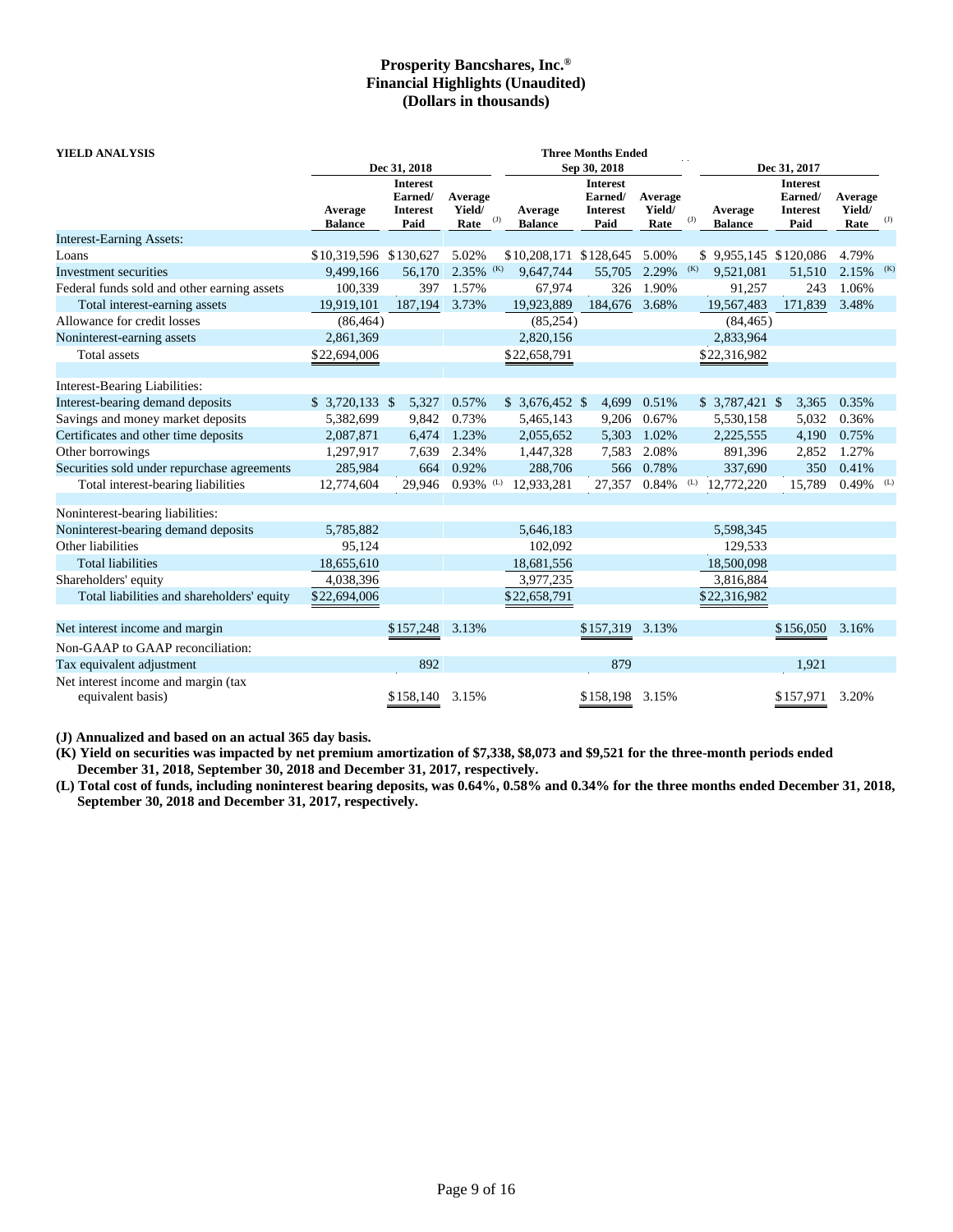| <b>YIELD ANALYSIS</b>                                 | <b>Year Ended</b>         |                                                       |              |                           |     |                           |              |                                                       |                           |     |  |  |  |  |
|-------------------------------------------------------|---------------------------|-------------------------------------------------------|--------------|---------------------------|-----|---------------------------|--------------|-------------------------------------------------------|---------------------------|-----|--|--|--|--|
|                                                       |                           |                                                       | Dec 31, 2018 |                           |     |                           | Dec 31, 2017 |                                                       |                           |     |  |  |  |  |
|                                                       | Average<br><b>Balance</b> | <b>Interest</b><br>Earned/<br><b>Interest</b><br>Paid |              | Average<br>Yield/<br>Rate | (M) | Average<br><b>Balance</b> |              | <b>Interest</b><br>Earned/<br><b>Interest</b><br>Paid | Average<br>Yield/<br>Rate | (M) |  |  |  |  |
| <b>Interest-Earning Assets:</b>                       |                           |                                                       |              |                           |     |                           |              |                                                       |                           |     |  |  |  |  |
| Loans                                                 | \$10,141,625              | \$                                                    | 503,963      | 4.97%                     |     | \$9,822,225               | \$           | 468,338                                               | 4.77%                     |     |  |  |  |  |
| Investment securities                                 | 9,664,404                 |                                                       | 221,909      | 2.30%                     | (N) | 9,681,763                 |              | 208,189                                               | 2.15%                     | (N) |  |  |  |  |
| Federal funds sold and other earning assets           | 82,521                    |                                                       | 1,337        | 1.62%                     |     | 83,324                    |              | 828                                                   | 0.99%                     |     |  |  |  |  |
| Total interest-earning assets                         | 19,888,550                |                                                       | 727,209      | 3.66%                     |     | 19,587,312                |              | 677,355                                               | 3.46%                     |     |  |  |  |  |
| Allowance for credit losses                           | (84,511)                  |                                                       |              |                           |     | (84, 410)                 |              |                                                       |                           |     |  |  |  |  |
| Noninterest-earning assets                            | 2,828,706                 |                                                       |              |                           |     | 2,837,299                 |              |                                                       |                           |     |  |  |  |  |
| Total assets                                          | \$22,632,745              |                                                       |              |                           |     | \$22,340,201              |              |                                                       |                           |     |  |  |  |  |
|                                                       |                           |                                                       |              |                           |     |                           |              |                                                       |                           |     |  |  |  |  |
| Interest-Bearing Liabilities:                         |                           |                                                       |              |                           |     |                           |              |                                                       |                           |     |  |  |  |  |
| Interest-bearing demand deposits                      | \$ 3,937,479              | $\mathbb{S}$                                          | 20,072       | 0.51%                     |     | \$3,816,996               | $\mathbb{S}$ | 11,703                                                | 0.31%                     |     |  |  |  |  |
| Savings and money market deposits                     | 5,417,014                 |                                                       | 30,999       | 0.57%                     |     | 5,561,853                 |              | 18,705                                                | 0.34%                     |     |  |  |  |  |
| Certificates and other time deposits                  | 2,101,287                 |                                                       | 20,313       | 0.97%                     |     | 2,289,296                 |              | 15,904                                                | 0.69%                     |     |  |  |  |  |
| Other borrowings                                      | 1,189,459                 |                                                       | 24,241       | 2.04%                     |     | 1,142,897                 |              | 12,908                                                | 1.13%                     |     |  |  |  |  |
| Securities sold under repurchase agreements           | 300,429                   |                                                       | 1,991        | 0.66%                     |     | 328,652                   |              | 1,272                                                 | 0.39%                     |     |  |  |  |  |
| Total interest-bearing liabilities                    | 12,945,668                |                                                       | 97,616       | 0.75%                     | (O) | 13,139,694                |              | 60,492                                                | 0.46%                     | (O) |  |  |  |  |
|                                                       |                           |                                                       |              |                           |     |                           |              |                                                       |                           |     |  |  |  |  |
| Noninterest-bearing liabilities:                      |                           |                                                       |              |                           |     |                           |              |                                                       |                           |     |  |  |  |  |
| Noninterest-bearing demand deposits                   | 5,650,720                 |                                                       |              |                           |     | 5,347,227                 |              |                                                       |                           |     |  |  |  |  |
| Other liabilities                                     | 88,524                    |                                                       |              |                           |     | 102,553                   |              |                                                       |                           |     |  |  |  |  |
| <b>Total liabilities</b>                              | 18,684,912                |                                                       |              |                           |     | 18,589,474                |              |                                                       |                           |     |  |  |  |  |
| Shareholders' equity                                  | 3,947,833                 |                                                       |              |                           |     | 3,750,727                 |              |                                                       |                           |     |  |  |  |  |
| Total liabilities and shareholders' equity            | \$22,632,745              |                                                       |              |                           |     | \$22,340,201              |              |                                                       |                           |     |  |  |  |  |
| Net interest income and margin                        |                           | \$                                                    | 629,593      | 3.17%                     |     |                           | \$           | 616,863                                               | 3.15%                     |     |  |  |  |  |
|                                                       |                           |                                                       |              |                           |     |                           |              |                                                       |                           |     |  |  |  |  |
| Non-GAAP to GAAP reconciliation:                      |                           |                                                       |              |                           |     |                           |              |                                                       |                           |     |  |  |  |  |
| Tax equivalent adjustment                             |                           |                                                       | 3,615        |                           |     |                           |              | 7,844                                                 |                           |     |  |  |  |  |
| Net interest income and margin (tax equivalent basis) |                           | \$                                                    | 633,208      | 3.18%                     |     |                           | \$           | 624,707                                               | 3.19%                     |     |  |  |  |  |

**(M) Annualized and based on an actual 365 day basis.** 

**(N) Yield on securities was impacted by net premium amortization of \$31,614 and \$38,922 for the years ended December 31, 2018 and 2017, respectively.** 

**(O) Total cost of funds, including noninterest bearing deposits, was 0.52% and 0.33% for the years ended December 31, 2018 and 2017, respectively.**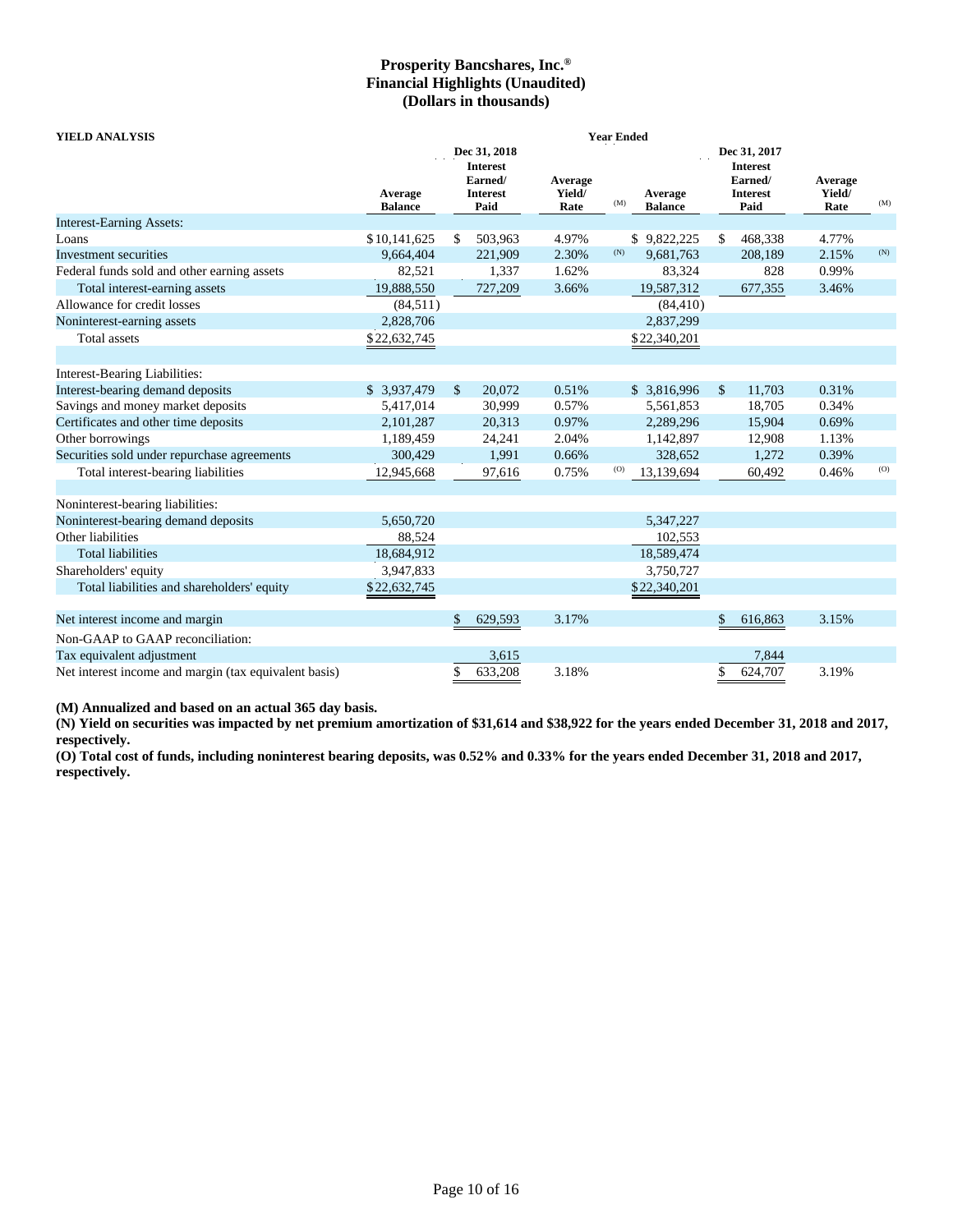|                                             | <b>Three Months Ended</b> |              |              |              |              |  |  |  |  |  |  |  |  |
|---------------------------------------------|---------------------------|--------------|--------------|--------------|--------------|--|--|--|--|--|--|--|--|
|                                             | Dec 31, 2018              | Sep 30, 2018 | Jun 30, 2018 | Mar 31, 2018 | Dec 31, 2017 |  |  |  |  |  |  |  |  |
| YIELD TREND <sup>(P)</sup>                  |                           |              |              |              |              |  |  |  |  |  |  |  |  |
| <b>Interest-Earning Assets:</b>             |                           |              |              |              |              |  |  |  |  |  |  |  |  |
| Loans                                       | 5.02%                     | 5.00%        | 5.13%        | 4.72%        | 4.79%        |  |  |  |  |  |  |  |  |
| Investment securities <sup>(Q)</sup>        | 2.35%                     | 2.29%        | 2.28%        | 2.27%        | 2.15%        |  |  |  |  |  |  |  |  |
| Federal funds sold and other earning assets | 1.57%                     | 1.90%        | 1.50%        | 1.56%        | 1.06%        |  |  |  |  |  |  |  |  |
| Total interest-earning assets               | 3.73%                     | 3.68%        | 3.72%        | 3.50%        | 3.48%        |  |  |  |  |  |  |  |  |
| <b>Interest-Bearing Liabilities:</b>        |                           |              |              |              |              |  |  |  |  |  |  |  |  |
| Interest-bearing demand deposits            | $0.57\%$                  | 0.51%        | 0.50%        | 0.47%        | 0.35%        |  |  |  |  |  |  |  |  |
| Savings and money market deposits           | 0.73%                     | $0.67\%$     | 0.50%        | 0.39%        | 0.36%        |  |  |  |  |  |  |  |  |
| Certificates and other time deposits        | 1.23%                     | 1.02%        | 0.84%        | 0.78%        | 0.75%        |  |  |  |  |  |  |  |  |
| Other borrowings                            | 2.34%                     | 2.08%        | 1.91%        | 1.65%        | 1.27%        |  |  |  |  |  |  |  |  |
| Securities sold under repurchase agreements | 0.92%                     | 0.78%        | $0.55\%$     | $0.43\%$     | 0.41%        |  |  |  |  |  |  |  |  |
| Total interest-bearing liabilities          | 0.93%                     | 0.84%        | 0.70%        | $0.55\%$     | 0.49%        |  |  |  |  |  |  |  |  |
| Net Interest Margin                         | 3.13%                     | 3.13%        | 3.26%        | 3.14%        | 3.16%        |  |  |  |  |  |  |  |  |
| Net Interest Margin (tax equivalent)        | 3.15%                     | 3.15%        | 3.28%        | 3.16%        | 3.20%        |  |  |  |  |  |  |  |  |

**(P) Annualized and based on average balances on an actual 365 day basis.** 

**(Q) Yield on securities was impacted by net premium amortization of \$7,338, \$8,073, \$7,753, \$8,450 and \$9,521 for the three-month periods ended December 31, 2018, September 30, 2018, June 30, 2018, March 31, 2018 and December 31, 2017, respectively.**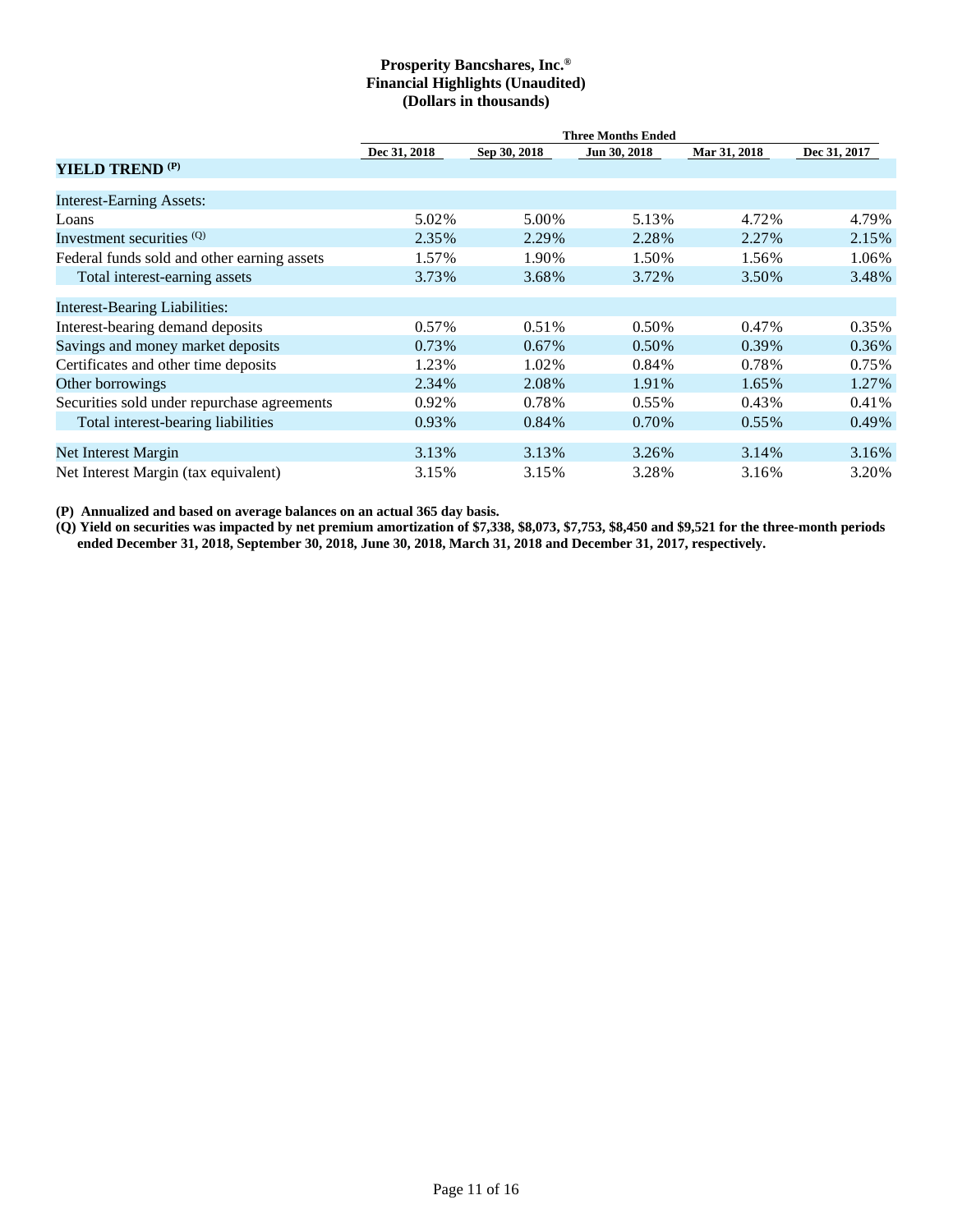|                                             | <b>Three Months Ended</b> |              |              |                 |                             |  |  |  |  |  |  |  |
|---------------------------------------------|---------------------------|--------------|--------------|-----------------|-----------------------------|--|--|--|--|--|--|--|
|                                             | Dec 31, 2018              | Sep 30, 2018 | Jun 30, 2018 | Mar 31, 2018    | Dec 31, 2017                |  |  |  |  |  |  |  |
| <b>Balance Sheet Averages</b>               |                           |              |              |                 |                             |  |  |  |  |  |  |  |
| Loans                                       | \$10,319,596              | \$10,208,171 | \$10,044,064 | 9,990,319<br>\$ | 9,955,145<br>$\mathbb{S}^-$ |  |  |  |  |  |  |  |
| Investment securities                       | 9,499,166                 | 9,647,744    | 9,770,963    | 9,742,601       | 9,521,081                   |  |  |  |  |  |  |  |
| Federal funds sold and other earning assets | 100,339                   | 67,974       | 79,947       | 81,779          | 91,257                      |  |  |  |  |  |  |  |
| Total interest-earning assets               | 19,919,101                | 19,923,889   | 19,894,974   | 19,814,699      | 19,567,483                  |  |  |  |  |  |  |  |
| Allowance for credit losses                 | (86, 464)                 | (85,254)     | (84,285)     | (81,983)        | (84, 465)                   |  |  |  |  |  |  |  |
| Cash and due from banks                     | 252,481                   | 232,643      | 234,856      | 269,917         | 257,462                     |  |  |  |  |  |  |  |
| Goodwill                                    | 1,900,845                 | 1,900,845    | 1,900,845    | 1,900,845       | 1,900,845                   |  |  |  |  |  |  |  |
| Core deposit intangibles, net               | 33,580                    | 35,041       | 36,550       | 38,064          | 39,650                      |  |  |  |  |  |  |  |
| Other real estate                           | 1,325                     | 9,193        | 10,386       | 10,758          | 14,177                      |  |  |  |  |  |  |  |
| Fixed assets, net                           | 257,726                   | 256,458      | 256,281      | 257,465         | 256,657                     |  |  |  |  |  |  |  |
| Other assets                                | 415,412                   | 385,976      | 370,279      | 346,736         | 365,173                     |  |  |  |  |  |  |  |
| Total assets                                | \$22,694,006              | \$22,658,791 | \$22,619,886 | \$22,556,501    | \$22,316,982                |  |  |  |  |  |  |  |
| Noninterest-bearing deposits                | \$5,785,882               | \$5,646,183  | \$5,646,114  | \$5,510,320     | 5,598,345<br>$\mathbb{S}$   |  |  |  |  |  |  |  |
| Interest-bearing demand deposits            | 3,720,133                 | 3,676,452    | 3,971,356    | 4,392,230       | 3,787,421                   |  |  |  |  |  |  |  |
| Savings and money market deposits           | 5,382,699                 | 5,465,143    | 5,342,323    | 5,478,411       | 5,530,158                   |  |  |  |  |  |  |  |
| Certificates and other time deposits        | 2,087,871                 | 2,055,652    | 2,094,065    | 2,168,951       | 2,225,555                   |  |  |  |  |  |  |  |
| Total deposits                              | 16,976,585                | 16,843,430   | 17,053,858   | 17,549,912      | 17,141,479                  |  |  |  |  |  |  |  |
| Other borrowings                            | 1,297,917                 | 1,447,328    | 1,272,032    | 731,500         | 891,396                     |  |  |  |  |  |  |  |
| Securities sold under repurchase agreements | 285,984                   | 288,706      | 300,471      | 327,136         | 337,690                     |  |  |  |  |  |  |  |
| Other liabilities                           | 95,124                    | 102,092      | 75,161       | 81,414          | 129,533                     |  |  |  |  |  |  |  |
| Shareholders' equity                        | 4,038,396                 | 3,977,235    | 3,918,364    | 3,866,539       | 3,816,884                   |  |  |  |  |  |  |  |
| Total liabilities and equity                | \$22,694,006              | \$22,658,791 | \$22,619,886 | \$22,556,501    | \$22,316,982                |  |  |  |  |  |  |  |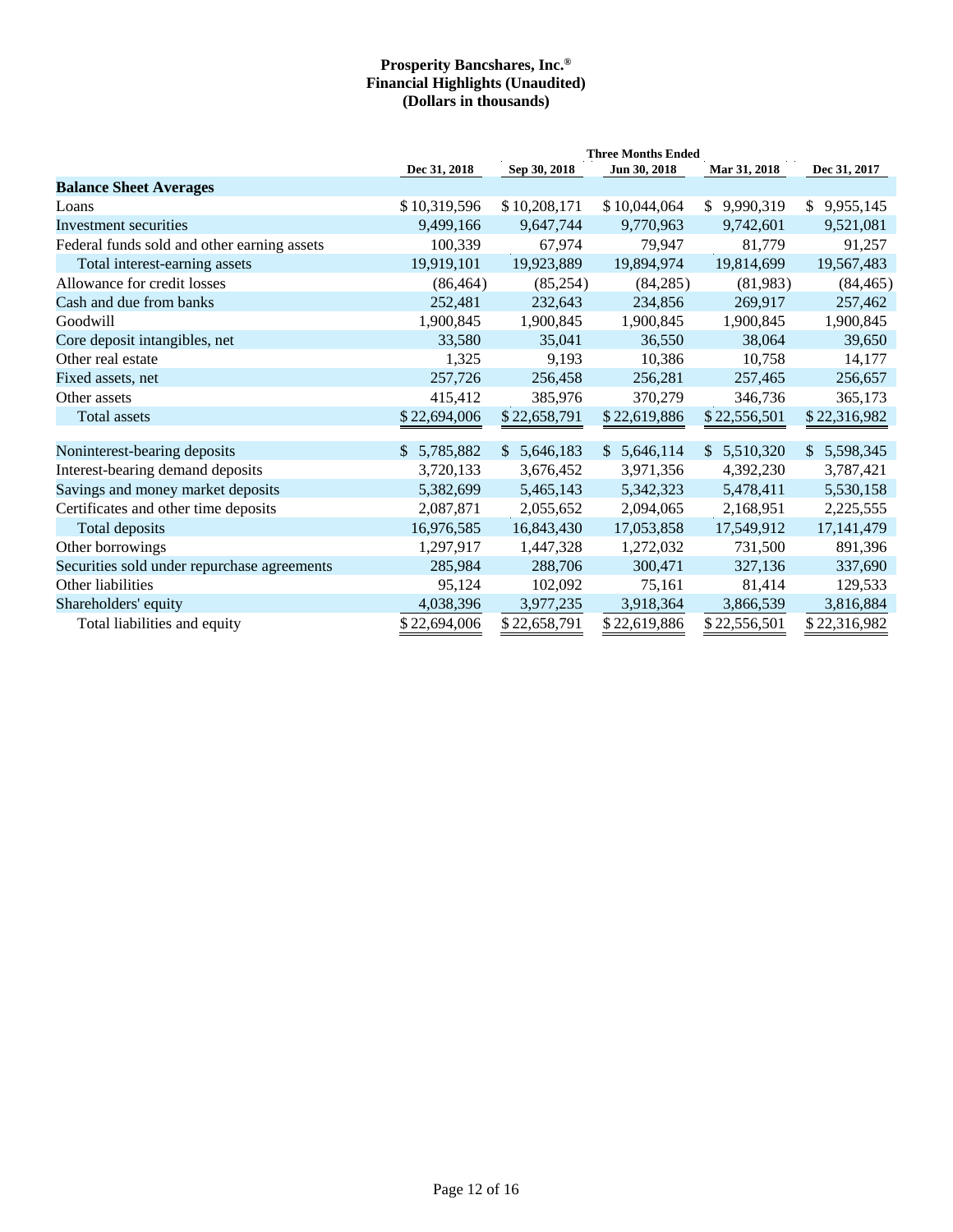|                                                               |              | Dec 31, 2018<br>Sep 30, 2018 |                   |       | Jun 30, 2018       |       | Mar 31, 2018       |          | Dec 31, 2017       |       |  |
|---------------------------------------------------------------|--------------|------------------------------|-------------------|-------|--------------------|-------|--------------------|----------|--------------------|-------|--|
| <b>Period End Balances</b>                                    |              |                              |                   |       |                    |       |                    |          |                    |       |  |
| <b>Loan Portfolio</b>                                         |              |                              |                   |       |                    |       |                    |          |                    |       |  |
| Commercial and industrial                                     | \$1,111,089  |                              | 10.7% \$1,159,735 |       | 11.3% \$1,168,892  |       | 11.5% \$1,148,980  |          | 11.5% \$ 1,179,364 | 11.8% |  |
| Construction, land development and                            |              |                              |                   |       |                    |       |                    |          |                    |       |  |
| other land loans                                              | 1,622,289    | 15.7%                        | 1,560,142         | 15.2% | 1,542,771          | 15.2% | 1,502,393          | 15.0%    | 1,509,137          | 15.1% |  |
| 1-4 family residential                                        | 2,438,949    | 23.5%                        | 2,440,157         | 23.7% | 2,418,021          | 23.8% | 2,438,224          | 24.4%    | 2,454,548          | 24.5% |  |
| Home equity                                                   | 267,960      | 2.6%                         | 273,608           | 2.7%  | 277,447            | 2.7%  | 284,339            | 2.8%     | 285,312            | 2.8%  |  |
| Commercial real estate (includes<br>multi-family residential) | 3,538,557    | 34.1%                        | 3,507,223         | 34.1% | 3,405,466          | 33.6% | 3,330,860          | 33.3%    | 3,315,627          | 33.1% |  |
| Agriculture (includes farmland)                               | 729,501      | 7.0%                         | 705,750           | 6.8%  | 709,617            | 7.0%  | 671,319            | 6.7%     | 690,118            | 6.9%  |  |
| Consumer and other                                            | 289,486      | 2.8%                         | 281,112           | 2.7%  | 271,724            | 2.7%  | 259,896            | 2.6%     | 286,121            | 2.8%  |  |
| Energy                                                        | 372,482      | 3.6%                         | 365,119           | 3.5%  | 352,627            | 3.5%  | 375,405            | 3.7%     | 300,546            | 3.0%  |  |
| Total loans                                                   | \$10,370,313 |                              | \$10,292,846      |       | \$10,146,565       |       | \$10,011,416       |          | \$10,020,773       |       |  |
| <b>Deposit Types</b>                                          |              |                              |                   |       |                    |       |                    |          |                    |       |  |
| Noninterest-bearing DDA                                       | \$5,666,115  | 32.8% \$                     | 5,700,242         |       | 34.1% \$ 5,657,589 |       | 33.3% \$ 5,707,994 | 32.9% \$ | 5,623,322          | 31.5% |  |
| Interest-bearing DDA                                          | 4,124,412    | 23.9%                        | 3,551,456         | 21.2% | 3,808,694          | 22.4% | 4,106,255          | 23.7%    | 4,501,394          | 25.3% |  |
| Money market                                                  | 3,115,531    | 18.1%                        | 3,100,310         | 18.5% | 3,153,261          | 18.6% | 3,062,999          | 17.7%    | 3,200,763          | 18.0% |  |
| <b>Savings</b>                                                | 2,271,170    | 13.2%                        | 2,291,952         | 13.7% | 2,311,795          | 13.6% | 2,314,112          | 13.3%    | 2,300,450          | 12.9% |  |
| Certificates and other time deposits                          | 2,079,330    | 12.0%                        | 2,089,804         | 12.5% | 2,047,265          | 12.1% | 2,141,519          | 12.4%    | 2,195,531          | 12.3% |  |
| Total deposits                                                | \$17,256,558 |                              | \$16,733,764      |       | \$16,978,604       |       | \$17,332,879       |          | \$17,821,460       |       |  |
| Loan to Deposit Ratio                                         | 60.1%        |                              | 61.5%             |       | 59.8%              |       | 57.8%              |          | 56.2%              |       |  |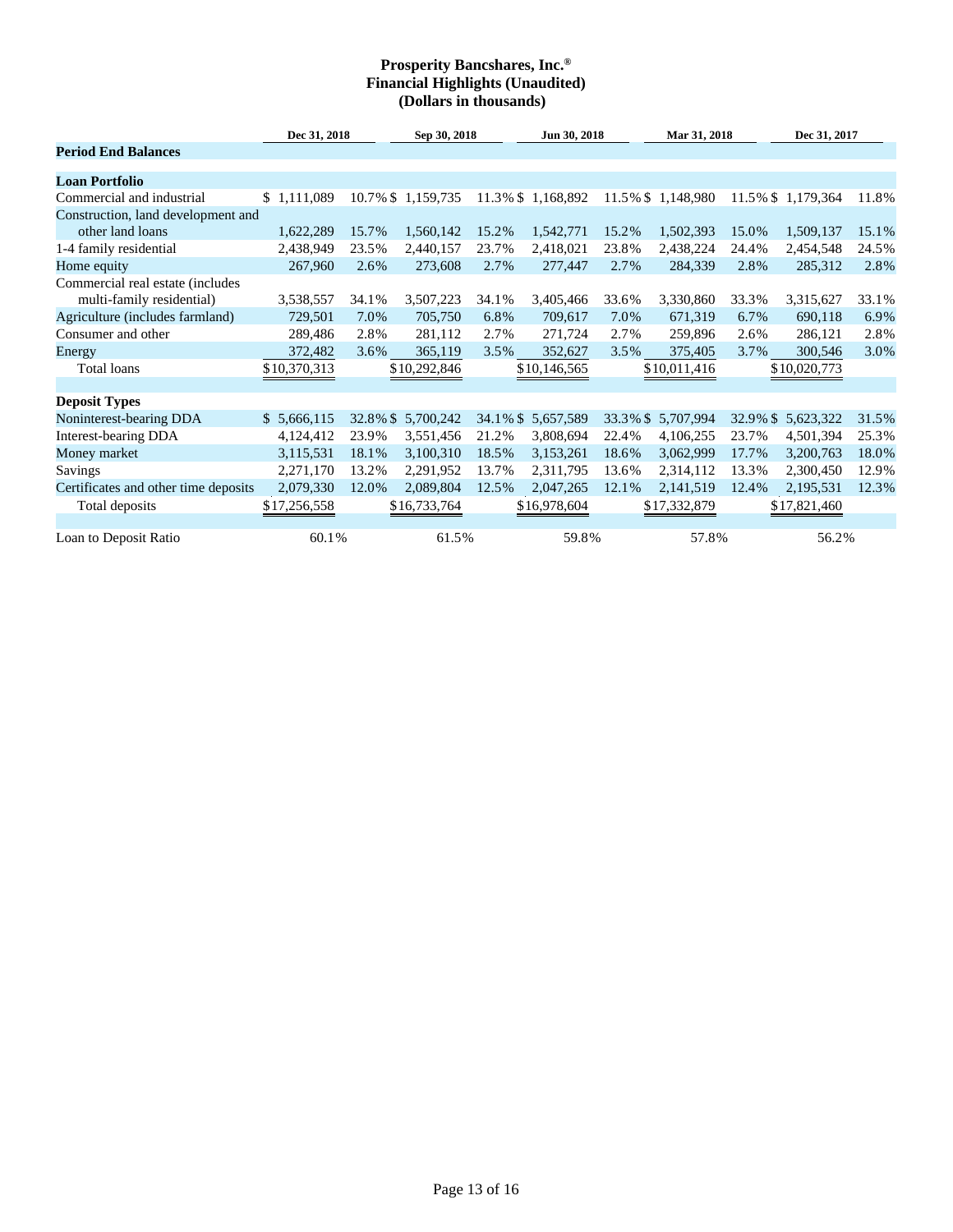| <b>Construction Loans</b>              |                  |              |                  |              |                  |              |                  |      |               |         |
|----------------------------------------|------------------|--------------|------------------|--------------|------------------|--------------|------------------|------|---------------|---------|
|                                        |                  | Dec 31, 2018 |                  | Sep 30, 2018 |                  | Jun 30, 2018 | Mar 31, 2018     |      | Dec 31, 2017  |         |
|                                        |                  |              |                  |              |                  |              |                  |      |               |         |
| Single family residential construction | 441.487 27.2% \$ |              | 422,738 27.1% \$ |              | 426,767 27.6% \$ |              | 417.302 27.7% \$ |      | 388,966 25.7% |         |
| Land development                       | 89.226           | 5.5%         | 89.357           | 5.7%         | 88,562           | 5.7%         | 88,609           | 5.9% | 86.122        | 5.7%    |
| Raw land                               | 152.516          | 9.4%         | 137,400          | 8.8%         | 134.906          | 8.7%         | 128,771          | 8.5% | 131.022       | 8.7%    |
| Residential lots                       | 124.429          | 7.6%         | 122,366          | 7.8%         | 118.759          | $7.7\%$      | 113,813          | 7.6% | 117.080       | $7.7\%$ |
| Commercial lots                        | 92.234           | 5.7%         | 95.982           | 6.1%         | 92.283           | 6.0%         | 91.653           | 6.1% | 91.624        | 6.1%    |
| Commercial construction and other      | 723,740 44.6%    |              | 693.917 44.5%    |              | 683,255 44.3%    |              | 664.437 44.2%    |      | 696,763 46.1% |         |
| Net unaccreted discount                | (1, 343)         |              | (1,618)          |              | (1,761)          |              | (2,192)          |      | (2,440)       |         |
| Total construction loans               | \$1,622,289      |              | \$1,560,142      |              | \$1,542,771      |              | \$1,502,393      |      | \$1,509,137   |         |

#### **Non-Owner Occupied Commercial Real Estate Loans by Metropolitan Statistical Area (MSA) as of December 31, 2018**

|                                     | <b>Houston</b> | <b>Dallas</b>           | <b>Austin</b> | OK City       | Tulsa  | Other $(R)$ | Total                    |
|-------------------------------------|----------------|-------------------------|---------------|---------------|--------|-------------|--------------------------|
| <b>Collateral Type</b>              |                |                         |               |               |        |             |                          |
| Shopping center/retail              | \$ 261,261     | 83,639<br><sup>\$</sup> | 26,986        | 16,342<br>\$. | 31,200 | \$146,022   | 565,450<br><sup>\$</sup> |
| Commercial and industrial buildings | 125,435        | 34,975                  | 13,607        | 16,537        | 21,620 | 80,261      | 292,435                  |
| Office buildings                    | 94.459         | 119.344                 | 24,736        | 45,302        | 10,577 | 68,171      | 362,589                  |
| Medical buildings                   | 29,429         | 8,023                   | 10,967        | 5,360         | 10,433 | 59,517      | 123,729                  |
| <b>Apartment buildings</b>          | 39,026         | 38,317                  | 18,672        | 11,643        | 7,410  | 67.445      | 182,513                  |
| Hotel                               | 49,206         | 62,310                  | 20,767        | 32,589        | $\sim$ | 143.769     | 308,641                  |
| Other                               | 45,630         | 12,923                  | 17,981        | 10,927        | 15,843 | 75,648      | 178,952                  |
| Total                               | \$644,446      | \$ 359,531              | \$133,716     | \$138,700     | 97,083 | \$640,833   | (S)<br>\$2,014,309       |

#### **Acquired Loans**

|                                                            | <b>Acquired Loans Accounted for</b><br><b>Under ASC 310-20</b> |  |                                   |  |                                   | <b>Acquired Loans Accounted for</b><br><b>Under ASC 310-30</b> |                                                 |  |                                   |  |                                   | <b>Total Loans Accounted for</b><br><b>Under ASC 310-20 and 310-30</b> |                                          |  |                                   |  |                                   |
|------------------------------------------------------------|----------------------------------------------------------------|--|-----------------------------------|--|-----------------------------------|----------------------------------------------------------------|-------------------------------------------------|--|-----------------------------------|--|-----------------------------------|------------------------------------------------------------------------|------------------------------------------|--|-----------------------------------|--|-----------------------------------|
|                                                            | <b>Balance at</b><br><b>Acquisition</b><br>Date                |  | <b>Balance at</b><br>Sep 30, 2018 |  | <b>Balance at</b><br>Dec 31, 2018 |                                                                | <b>Balance at</b><br><b>Acquisition</b><br>Date |  | <b>Balance at</b><br>Sep 30, 2018 |  | <b>Balance at</b><br>Dec 31, 2018 |                                                                        | <b>Balance</b> at<br>Acquisition<br>Date |  | <b>Balance at</b><br>Sep 30, 2018 |  | <b>Balance at</b><br>Dec 31, 2018 |
| Loan marks:                                                |                                                                |  |                                   |  |                                   |                                                                |                                                 |  |                                   |  |                                   |                                                                        |                                          |  |                                   |  |                                   |
| Acquired banks $(T)$                                       | 229,080                                                        |  | $16.124 \text{ }$ \$              |  | 14.833                            |                                                                | 142.128 \$                                      |  | 4.445 \$                          |  | 2,831                             |                                                                        | 371.208                                  |  | 20.569 \$                         |  | 17.664                            |
| <b>Acquired portfolio loan balances:</b>                   |                                                                |  |                                   |  |                                   |                                                                |                                                 |  |                                   |  |                                   |                                                                        |                                          |  |                                   |  |                                   |
| Acquired banks $(T)$                                       | 5.690.998                                                      |  | 578,659                           |  | 526,840                           |                                                                | 275,221                                         |  | 14.005                            |  | 11.419                            |                                                                        | $5,966,219$ <sup>(U)</sup>               |  | 592,664                           |  | 538,259                           |
| <b>Acquired portfolio loan balances</b><br>less loan marks | $$5,461,918$ \$                                                |  | 562,535 \$                        |  | 512,007                           |                                                                | 133.093 \$                                      |  | $9,560$ \$                        |  | 8,588                             |                                                                        | \$5,595,011                              |  | 572,095 \$                        |  | 520,595                           |

**(R) Includes other MSA and non-MSA regions.** 

**(S) Represents a portion of total commercial real estate loans of \$3.539 billion as of December 31, 2018.** 

**(T) Includes Bank of Texas, Bank Arlington, American State Bank, Community National Bank, First Federal Bank Texas, Coppermark Bank, First Victoria National Bank, The F&M Bank & Trust Company and Tradition Bank.** 

**(U) Actual principal balances acquired.**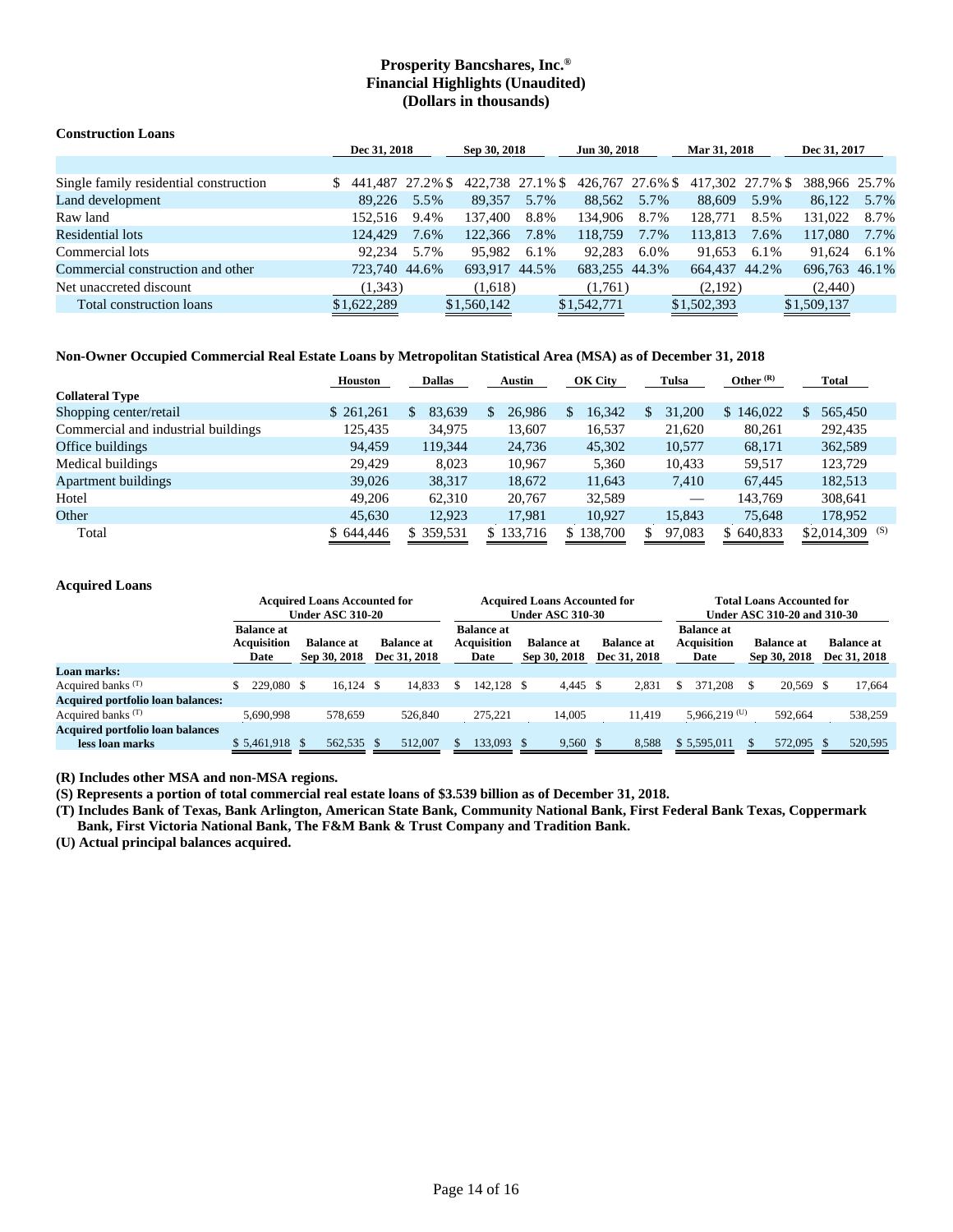|                                                                           | <b>Three Months Ended</b> |        |                 |        |                 |        |                 |        |                 |        |                 | <b>Year Ended</b> |                    |        |
|---------------------------------------------------------------------------|---------------------------|--------|-----------------|--------|-----------------|--------|-----------------|--------|-----------------|--------|-----------------|-------------------|--------------------|--------|
|                                                                           | Dec 31,<br>2018           |        | Sep 30,<br>2018 |        | Jun 30,<br>2018 |        | Mar 31,<br>2018 |        | Dec 31,<br>2017 |        | Dec 31,<br>2018 |                   | Dec 31,<br>2017    |        |
| <b>Asset Quality</b>                                                      |                           |        |                 |        |                 |        |                 |        |                 |        |                 |                   |                    |        |
| Nonaccrual loans                                                          | \$                        | 13,147 | \$              | 13,399 | \$              | 20,415 | \$              | 22,572 | \$              | 25,264 | \$              | 13,147            | \$                 | 25,264 |
| Accruing loans 90 or more days past due                                   |                           | 4,004  |                 | 2,379  |                 | 854    |                 | 107    |                 | 1,004  |                 | 4,004             |                    | 1,004  |
| Total nonperforming loans                                                 |                           | 17,151 |                 | 15,778 |                 | 21,269 |                 | 22,679 |                 | 26,268 |                 | 17,151            |                    | 26,268 |
| Repossessed assets                                                        |                           |        |                 | 110    |                 |        |                 |        |                 | 35     |                 |                   |                    | 35     |
| Other real estate                                                         |                           | 1,805  |                 | 889    |                 | 10,316 |                 | 10,538 |                 | 11,152 |                 | 1,805             |                    | 11,152 |
| Total nonperforming assets                                                | $\mathbf{\hat{S}}$        | 18,956 | \$              | 16,777 | $\mathcal{S}$   | 31,585 | $\mathbf{s}$    | 33,217 | $\mathcal{S}$   | 37,455 | \$              | 18,956            | $\mathbf{\hat{S}}$ | 37,455 |
| Nonperforming assets:                                                     |                           |        |                 |        |                 |        |                 |        |                 |        |                 |                   |                    |        |
| Commercial and industrial (includes energy)                               | \$                        | 4,435  | \$              | 6,620  | \$              | 12,234 | \$              | 13,558 | \$              | 15,533 | \$              | 4,435             | \$                 | 15,533 |
| Construction, land development and other land                             |                           |        |                 |        |                 |        |                 |        |                 |        |                 |                   |                    |        |
| loans                                                                     |                           | 3,100  |                 | 2,046  |                 | 1,829  |                 | 1,019  |                 | 1,888  |                 | 3,100             |                    | 1,888  |
| 1-4 family residential (includes home equity)                             |                           | 8,135  |                 | 4,527  |                 | 4,884  |                 | 5,440  |                 | 5,845  |                 | 8,135             |                    | 5,845  |
| Commercial real estate (includes multi-family                             |                           |        |                 |        |                 |        |                 |        |                 |        |                 |                   |                    |        |
| residential)                                                              |                           | 2,982  |                 | 3,254  |                 | 12,038 |                 | 12,992 |                 | 13,533 |                 | 2,982             |                    | 13,533 |
| Agriculture (includes farmland)                                           |                           | 256    |                 | 262    |                 | 519    |                 | 128    |                 | 550    |                 | 256               |                    | 550    |
| Consumer and other                                                        |                           | 48     |                 | 68     |                 | 81     |                 | 80     |                 | 106    |                 | 48                |                    | 106    |
| Total                                                                     | \$                        | 18,956 | \$              | 16,777 | \$              | 31,585 | \$              | 33,217 | \$              | 37,455 | \$              | 18,956            | \$                 | 37,455 |
| Number of loans/properties                                                |                           | 83     |                 | 83     |                 | 90     |                 | 95     |                 | 99     |                 | 83                |                    | 99     |
| Allowance for credit losses at end of period                              | \$                        | 86,440 | \$              | 85,996 | \$              | 84,964 | \$              | 83,600 | \$              | 84,041 | \$              | 86,440            | \$                 | 84,041 |
| Net charge-offs:                                                          |                           |        |                 |        |                 |        |                 |        |                 |        |                 |                   |                    |        |
| Commercial and industrial (includes energy)                               | \$                        | (685)  | \$              | 657    | $\mathsf{\$}$   | 1.047  | \$              | 8.016  | \$              | 3,822  | $\mathsf{\$}$   | 9.035             | $\mathcal{S}$      | 13.073 |
| Construction, land development and other land                             |                           |        |                 |        |                 |        |                 |        |                 |        |                 |                   |                    |        |
| loans                                                                     |                           | 97     |                 | (1)    |                 | (1)    |                 | 123    |                 | (1)    |                 | 218               |                    | (128)  |
| 1-4 family residential (includes home equity)                             |                           | 42     |                 | 11     |                 | 114    |                 | 257    |                 | 61     |                 | 424               |                    | 73     |
| Commercial real estate (includes multi-family                             |                           |        |                 |        |                 |        |                 |        |                 |        |                 |                   |                    |        |
| residential)                                                              |                           | 34     |                 | (10)   |                 | 986    |                 | 502    |                 | 22     |                 | 1,512             |                    | 152    |
| Agriculture (includes farmland)                                           |                           | (54)   |                 | (113)  |                 | (45)   |                 | (61)   |                 | (63)   |                 | (273)             |                    | (157)  |
| Consumer and other                                                        |                           | 1,122  |                 | 774    |                 | 535    |                 | 604    |                 | 930    |                 | 3,035             |                    | 2,597  |
| Total                                                                     | \$                        | 556    | \$              | 1,318  | $\mathcal{S}$   | 2,636  | \$              | 9,441  | \$              | 4,771  | \$              | 13,951            | \$                 | 15,610 |
| <b>Asset Quality Ratios</b>                                               |                           |        |                 |        |                 |        |                 |        |                 |        |                 |                   |                    |        |
| Nonperforming assets to average interest-earning                          |                           |        |                 |        |                 |        |                 |        |                 |        |                 |                   |                    |        |
| assets                                                                    |                           | 0.10%  |                 | 0.08%  |                 | 0.16%  |                 | 0.17%  |                 | 0.19%  |                 | 0.10%             |                    | 0.19%  |
| Nonperforming assets to loans and other real estate                       |                           | 0.18%  |                 | 0.16%  |                 | 0.31%  |                 | 0.33%  |                 | 0.37%  |                 | 0.18%             |                    | 0.37%  |
| Net charge-offs to average loans (annualized)                             |                           | 0.02%  |                 | 0.05%  |                 | 0.10%  |                 | 0.38%  |                 | 0.19%  |                 | 0.14%             |                    | 0.16%  |
| Allowance for credit losses to total loans                                |                           | 0.83%  |                 | 0.84%  |                 | 0.84%  |                 | 0.84%  |                 | 0.84%  |                 | 0.83%             |                    | 0.84%  |
| Allowance for credit losses to total loans (excluding                     |                           |        |                 |        |                 |        |                 |        |                 |        |                 |                   |                    |        |
| acquired loans accounted for under ASC Topics<br>310-20 and 310-30) $(G)$ |                           | 0.88%  |                 | 0.88%  |                 | 0.89%  |                 | 0.90%  |                 | 0.91%  |                 | 0.88%             |                    | 0.91%  |